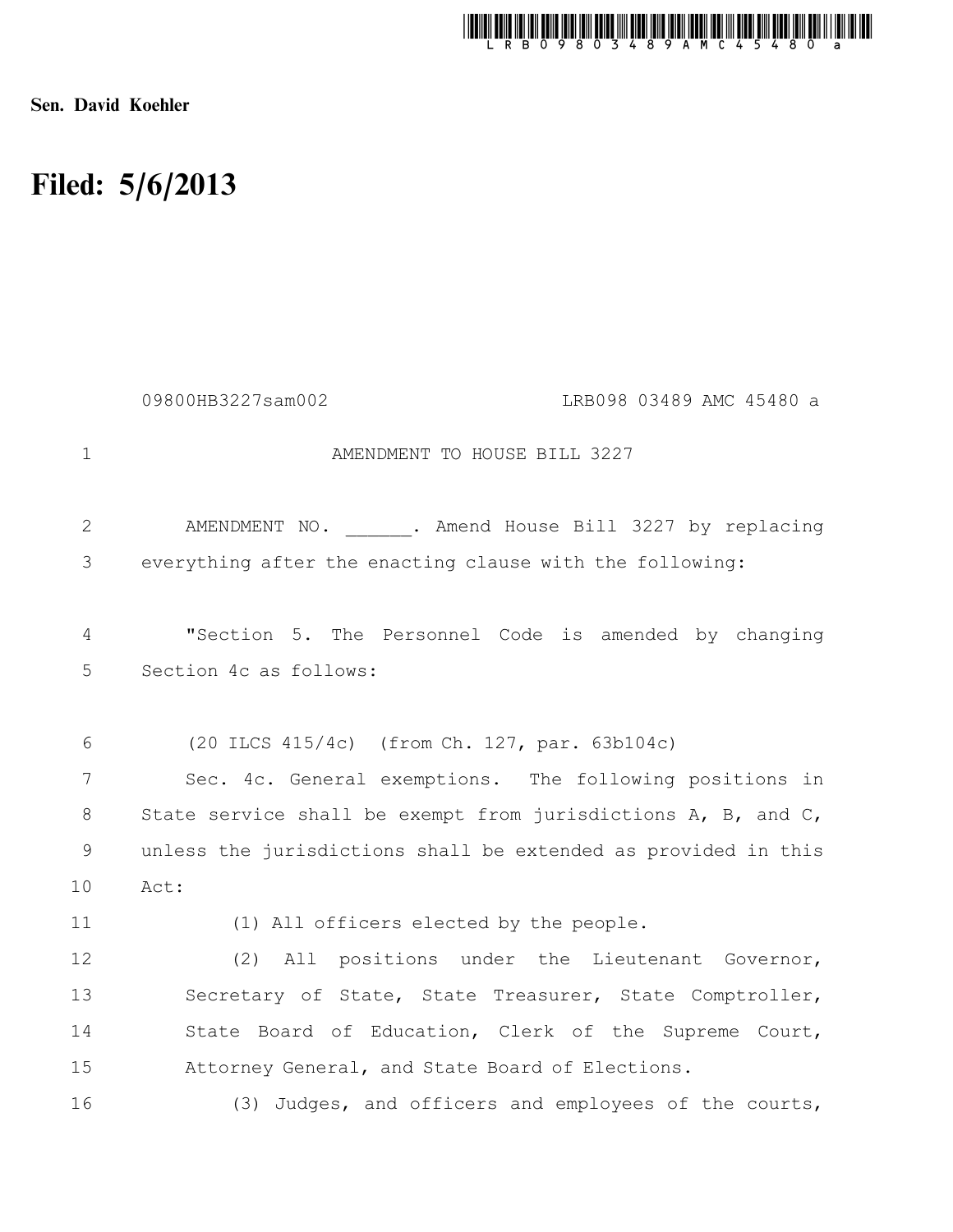```
and notaries public.
1
```
(4) All officers and employees of the Illinois General Assembly, all employees of legislative commissions, all officers and employees of the Illinois Legislative Reference Bureau, the Legislative Research Unit, and the Legislative Printing Unit. 2 3 4 5 6

(5) All positions in the Illinois National Guard and Illinois State Guard, paid from federal funds or positions in the State Military Service filled by enlistment and paid from State funds. 7 8 9 10

(6) All employees of the Governor at the executive mansion and on his immediate personal staff. 11 12

(7) Directors of Departments, the Adjutant General, the Assistant Adjutant General, the Director of the Illinois Emergency Management Agency, members of boards and commissions, and all other positions appointed by the Governor by and with the consent of the Senate. 13 14 15 16 17

(8) The presidents, other principal administrative officers, and teaching, research and extension faculties of Chicago State University, Eastern Illinois University, Governors State University, Illinois State University, Northeastern Illinois University, Northern Illinois University, Western Illinois University, the Illinois Community College Board, Southern Illinois University, Illinois Board of Higher Education, University of Illinois, State Universities Civil Service System, 18 19 20 21 22 23 24 25 26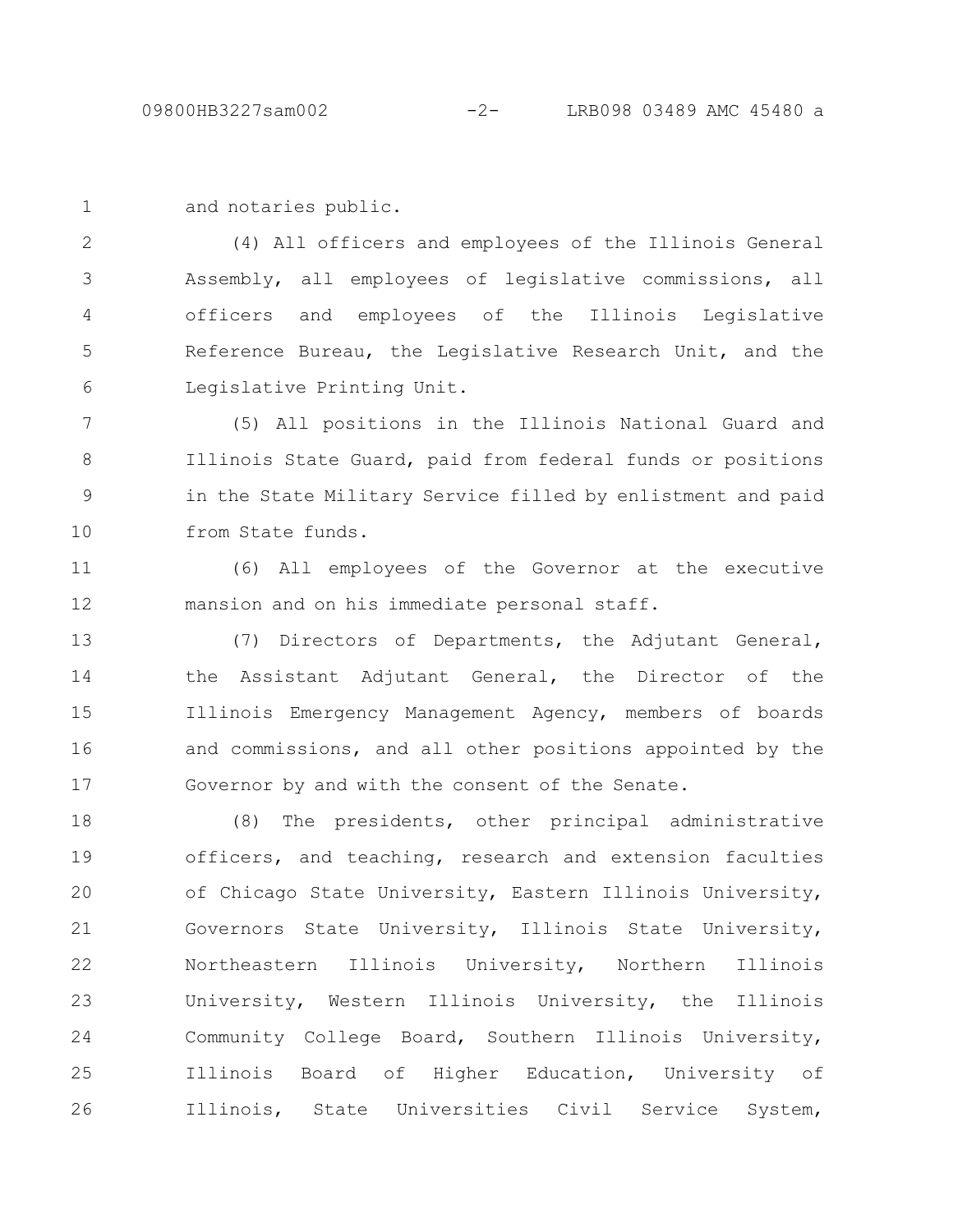University Retirement System of Illinois, and the administrative officers and scientific and technical staff of the Illinois State Museum. 1 2 3

(9) All other employees except the presidents, other principal administrative officers, and teaching, research and extension faculties of the universities under the jurisdiction of the Board of Regents and the colleges and universities under the jurisdiction of the Board of Governors of State Colleges and Universities, Illinois Community College Board, Southern Illinois University, Illinois Board of Higher Education, Board of Governors of State Colleges and Universities, the Board of Regents, University of Illinois, State Universities Civil Service System, University Retirement System of Illinois, so long as these are subject to the provisions of the State Universities Civil Service Act. 4 5 6 7 8 9 10 11 12 13 14 15 16

(10) The State Police so long as they are subject to the merit provisions of the State Police Act. 17 18

19

(11) (Blank).

(12) The technical and engineering staffs of the Department of Transportation, the Department of Nuclear Safety, the Pollution Control Board, and the Illinois Commerce Commission, and the technical and engineering staff providing architectural and engineering services in the Department of Central Management Services. 20 21 22 23 24 25

(13) All employees of the Illinois State Toll Highway 26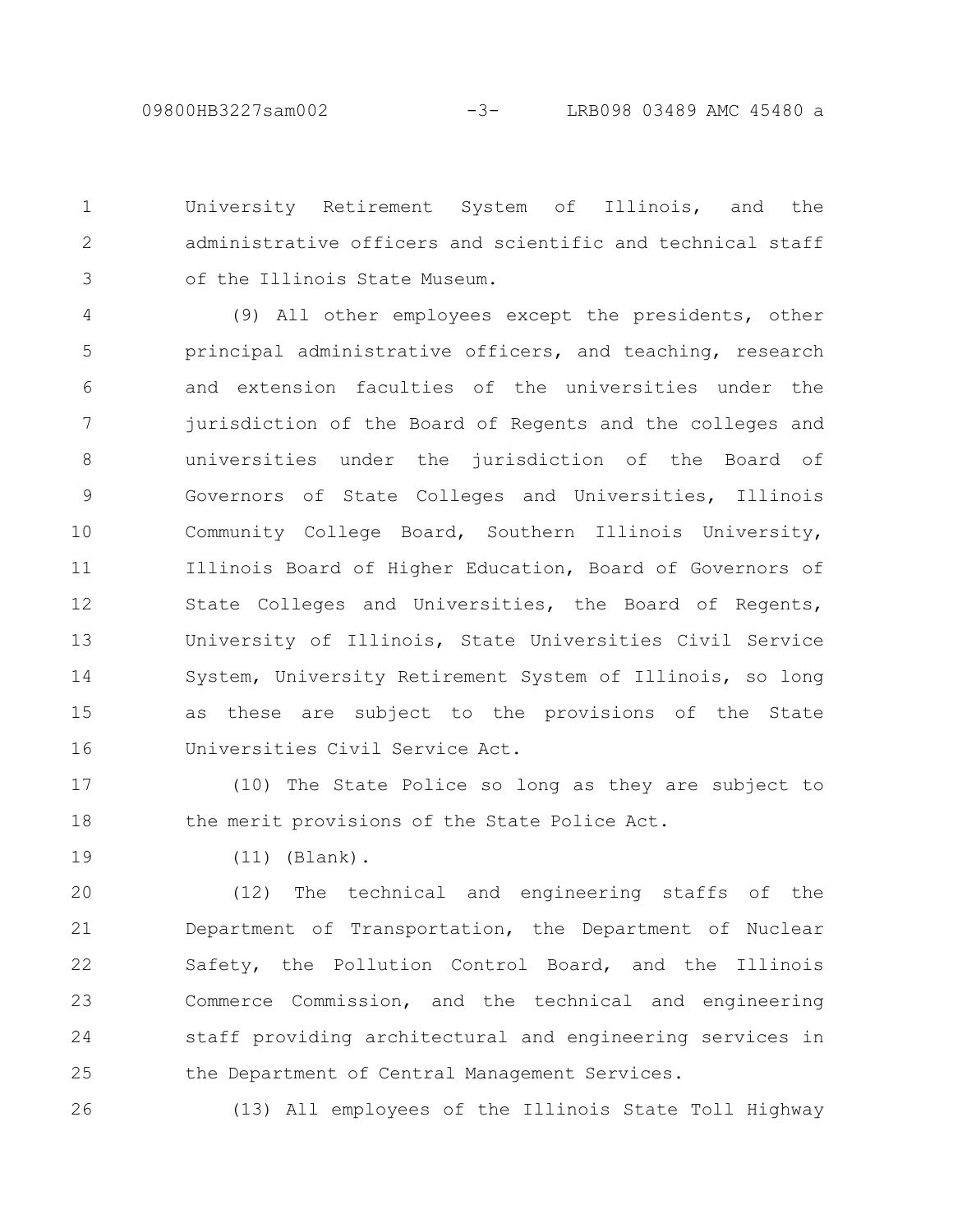Authority. 1

(14) The Secretary of the Illinois Workers' Compensation Commission. 2 3

(15) All persons who are appointed or employed by the Director of Insurance under authority of Section 202 of the Illinois Insurance Code to assist the Director of Insurance in discharging his responsibilities relating to the rehabilitation, liquidation, conservation, and dissolution of companies that are subject to the jurisdiction of the Illinois Insurance Code. 4 5 6 7 8 9 10

(16) All employees of the St. Louis Metropolitan Area Airport Authority. 11 12

(17) All investment officers employed by the Illinois State Board of Investment. 13 14

(18) Employees of the Illinois Young Adult Conservation Corps program, administered by the Illinois Department of Natural Resources, authorized grantee under Title VIII of the Comprehensive Employment and Training Act of 1973, 29 USC 993. 15 16 17 18 19

(19) Seasonal employees of the Department of Agriculture for the operation of the Illinois State Fair and the DuQuoin State Fair, no one person receiving more than 29 days of such employment in any calendar year. 20 21 22 23

(20) All "temporary" employees hired under the Department of Natural Resources' Illinois Conservation Service, a youth employment program that hires young people 24 25 26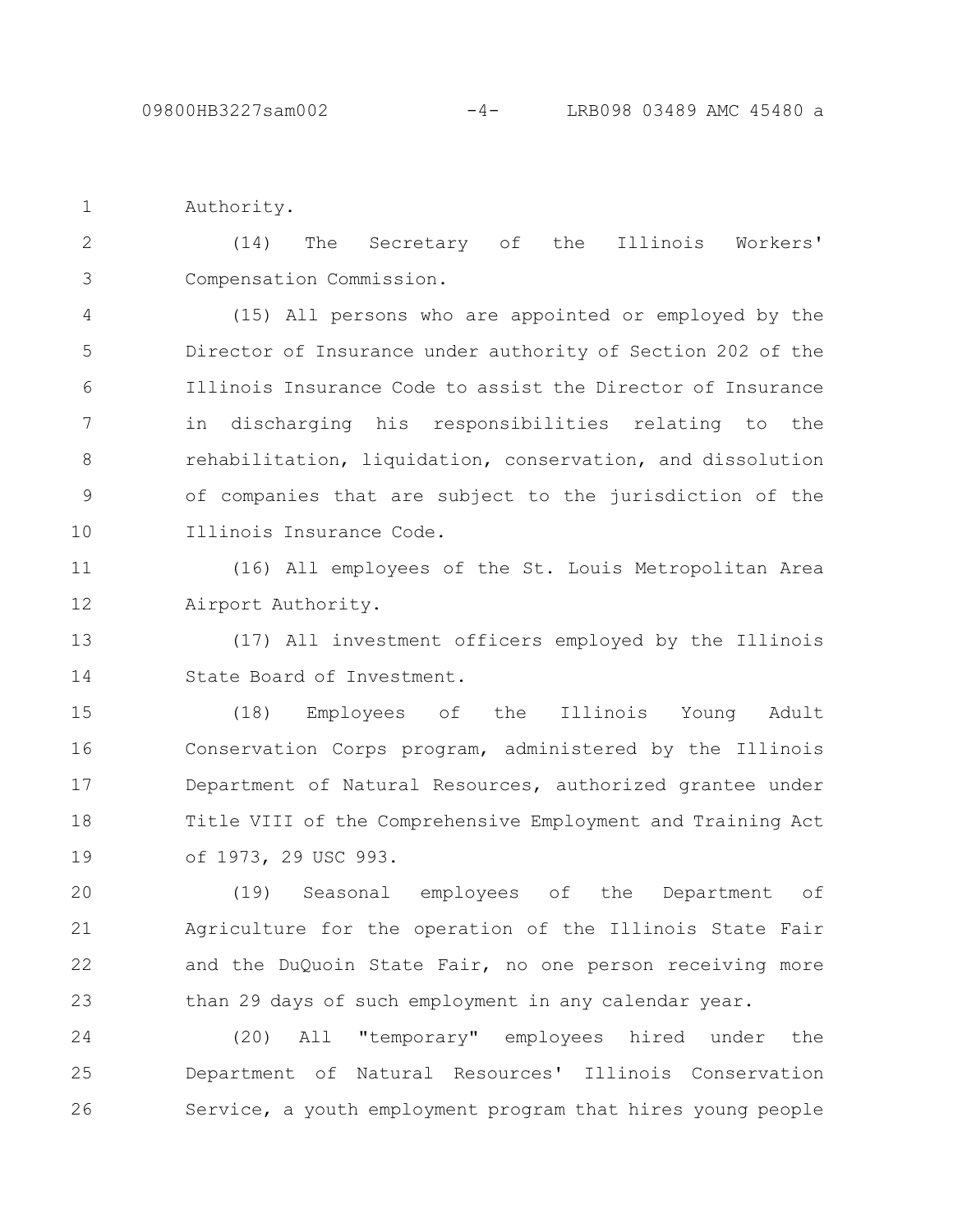to work in State parks for a period of one year or less. (21) All hearing officers of the Human Rights Commission. (22) All employees of the Illinois Mathematics and Science Academy. (23) All employees of the Kankakee River Valley Area Airport Authority. (24) The commissioners and employees of the Executive Ethics Commission. (25) The Executive Inspectors General, including special Executive Inspectors General, and employees of each Office of an Executive Inspector General. (26) The commissioners and employees of the Legislative Ethics Commission. (27) The Legislative Inspector General, including special Legislative Inspectors General, and employees of the Office of the Legislative Inspector General. (28) The Auditor General's Inspector General and employees of the Office of the Auditor General's Inspector General. (29) All employees of the Illinois Power Agency. (30) Employees having demonstrable, defined advanced skills in accounting, financial reporting, or technical expertise who are employed within executive branch agencies and whose duties are directly related to the submission to the Office of the Comptroller of financial 1 2 3 4 5 6 7 8 9 10 11 12 13 14 15 16 17 18 19 20 21 22 23 24 25 26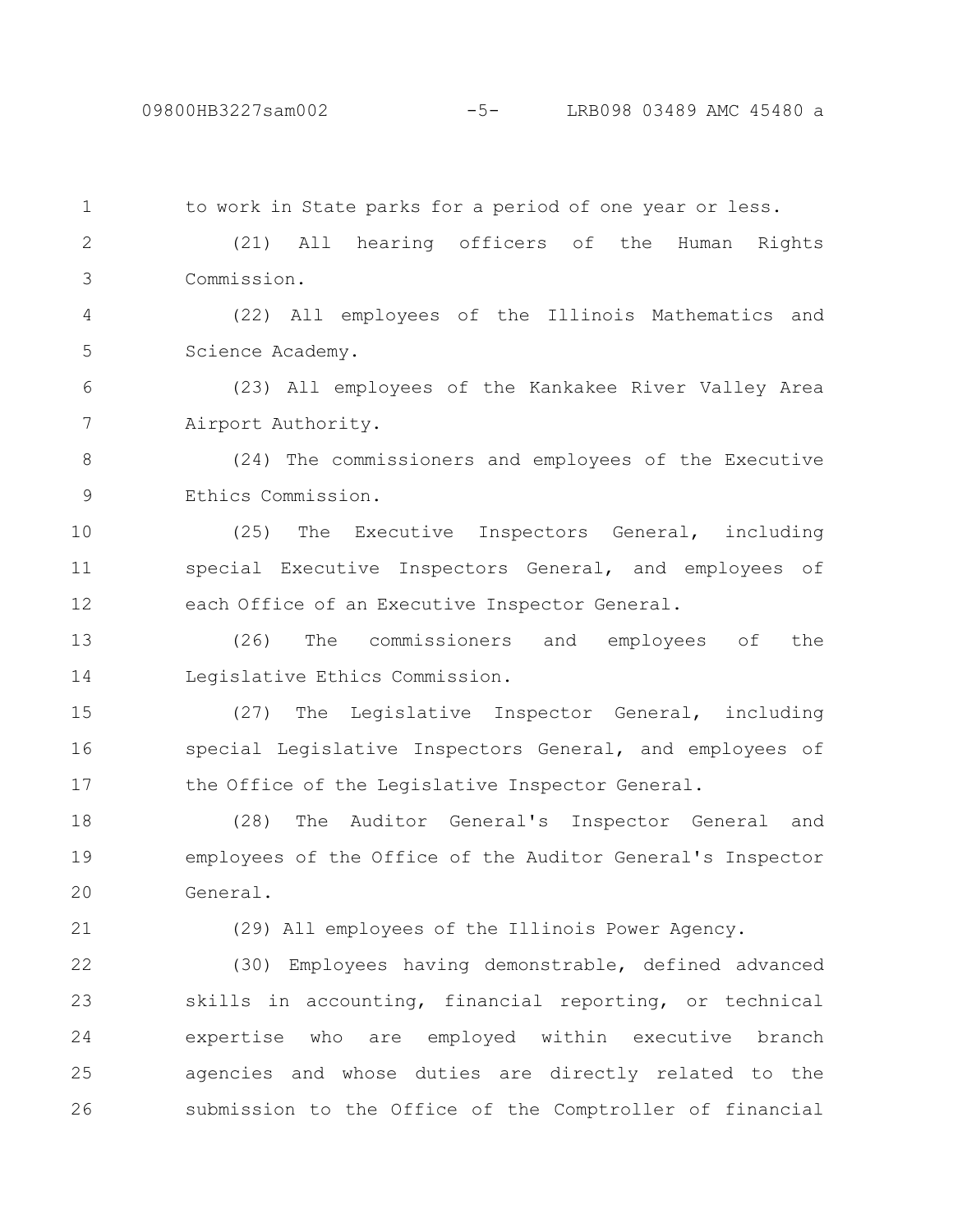09800HB3227sam002 -6- LRB098 03489 AMC 45480 a

| $\mathbf 1$  | information for the publication of the Comprehensive          |
|--------------|---------------------------------------------------------------|
| $\mathbf{2}$ | Annual Financial Report (CAFR).                               |
| 3            | The employees of the Illinois Health Benefits<br>(31)         |
| 4            | Exchange.                                                     |
| 5            | (Source: P.A. 97-618, eff. 10-26-11; 97-1055, eff. 8-23-12.)  |
| 6            | Section 10. The Illinois State Auditing Act is amended by     |
| 7            | changing Section 3-1 as follows:                              |
| 8            | (30 ILCS 5/3-1) (from Ch. 15, par. 303-1)                     |
| 9            | Sec. 3-1. Jurisdiction of Auditor General. The Auditor        |
| 10           | General has jurisdiction over all State agencies to make post |
| 11           | audits and investigations authorized by or under this Act or  |
| 12           | the Constitution.                                             |
| 13           | The Auditor General has jurisdiction over local government    |
| 14           | agencies and private agencies only:                           |
| 15           | (a) to make such post audits authorized by or under           |
| 16           | this Act as are necessary and incidental to a post audit of   |
| 17           | a State agency or of a program administered by a State        |
| 18           | agency involving public funds of the State, but this          |
| 19           | jurisdiction does not include any authority to review local   |
| 20           | governmental<br>agencies in the obligation,<br>receipt,       |
| 21           | expenditure or use of public funds of the State that are      |
| 22           | granted without limitation or condition imposed by law,       |
| 23           | other than the general limitation that such funds be used     |
| 24           | for public purposes;                                          |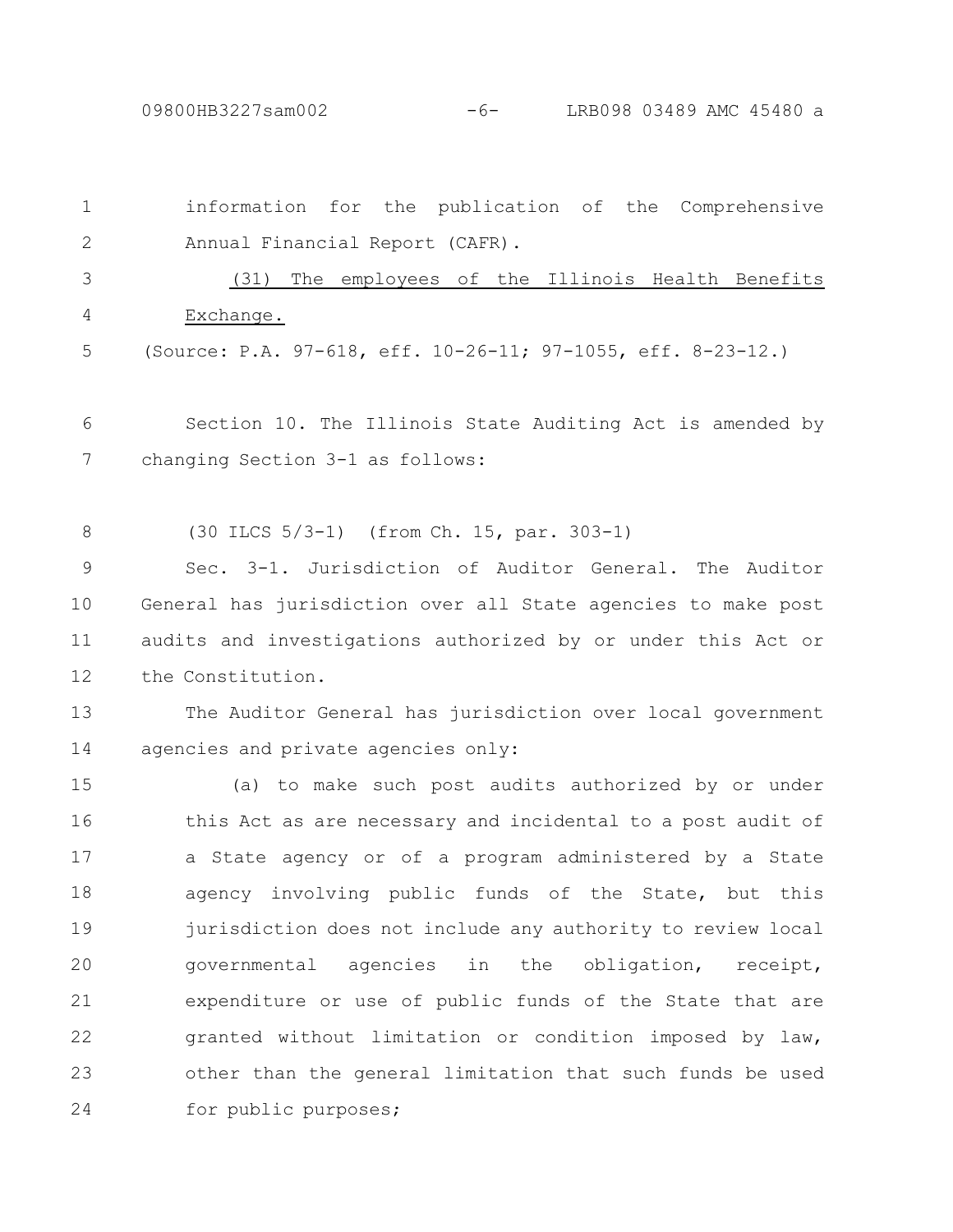1 2

(b) to make investigations authorized by or under this Act or the Constitution; and

(c) to make audits of the records of local government agencies to verify actual costs of state-mandated programs when directed to do so by the Legislative Audit Commission at the request of the State Board of Appeals under the State Mandates Act. 3 4 5 6 7

In addition to the foregoing, the Auditor General may conduct an audit of the Metropolitan Pier and Exposition Authority, the Regional Transportation Authority, the Suburban Bus Division, the Commuter Rail Division and the Chicago Transit Authority and any other subsidized carrier when authorized by the Legislative Audit Commission. Such audit may be a financial, management or program audit, or any combination thereof. 8 9 10 11 12 13 14 15

The audit shall determine whether they are operating in accordance with all applicable laws and regulations. Subject to the limitations of this Act, the Legislative Audit Commission may by resolution specify additional determinations to be included in the scope of the audit. 16 17 18 19 20

In addition to the foregoing, the Auditor General must also conduct a financial audit of the Illinois Sports Facilities Authority's expenditures of public funds in connection with the reconstruction, renovation, remodeling, extension, or improvement of all or substantially all of any existing "facility", as that term is defined in the Illinois Sports 21 22 23 24 25 26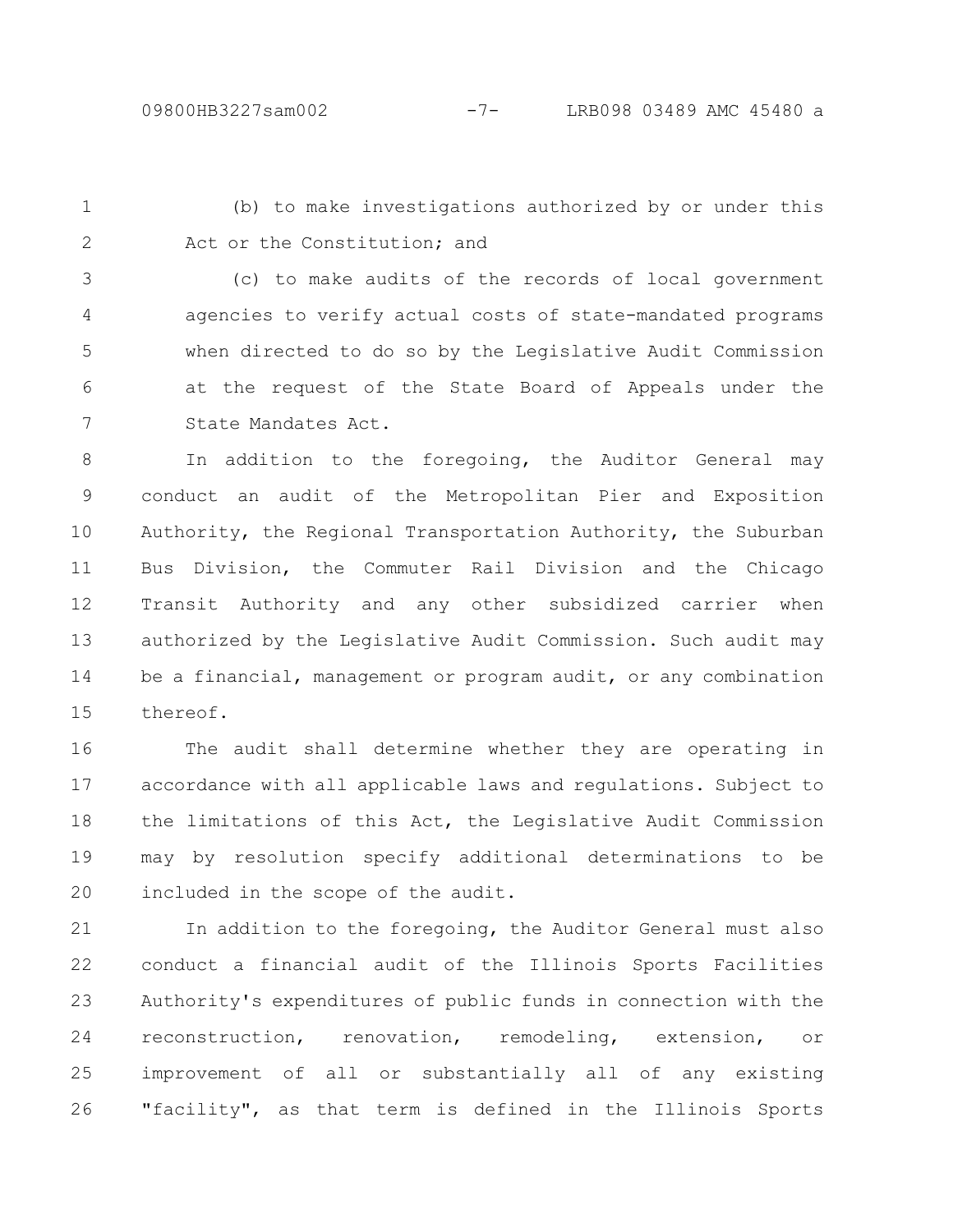Facilities Authority Act. 1

The Auditor General may also conduct an audit, when authorized by the Legislative Audit Commission, of any hospital which receives 10% or more of its gross revenues from payments from the State of Illinois, Department of Healthcare and Family Services (formerly Department of Public Aid), Medical Assistance Program. 2 3 4 5 6 7

The Auditor General is authorized to conduct financial and compliance audits of the Illinois Distance Learning Foundation and the Illinois Conservation Foundation. 8 9 10

As soon as practical after the effective date of this amendatory Act of 1995, the Auditor General shall conduct a compliance and management audit of the City of Chicago and any other entity with regard to the operation of Chicago O'Hare International Airport, Chicago Midway Airport and Merrill C. Meigs Field. The audit shall include, but not be limited to, an examination of revenues, expenses, and transfers of funds; purchasing and contracting policies and practices; staffing levels; and hiring practices and procedures. When completed, the audit required by this paragraph shall be distributed in accordance with Section 3-14. 11 12 13 14 15 16 17 18 19 20 21

The Auditor General shall conduct a financial and compliance and program audit of distributions from the Municipal Economic Development Fund during the immediately preceding calendar year pursuant to Section 8-403.1 of the Public Utilities Act at no cost to the city, village, or 22 23 24 25 26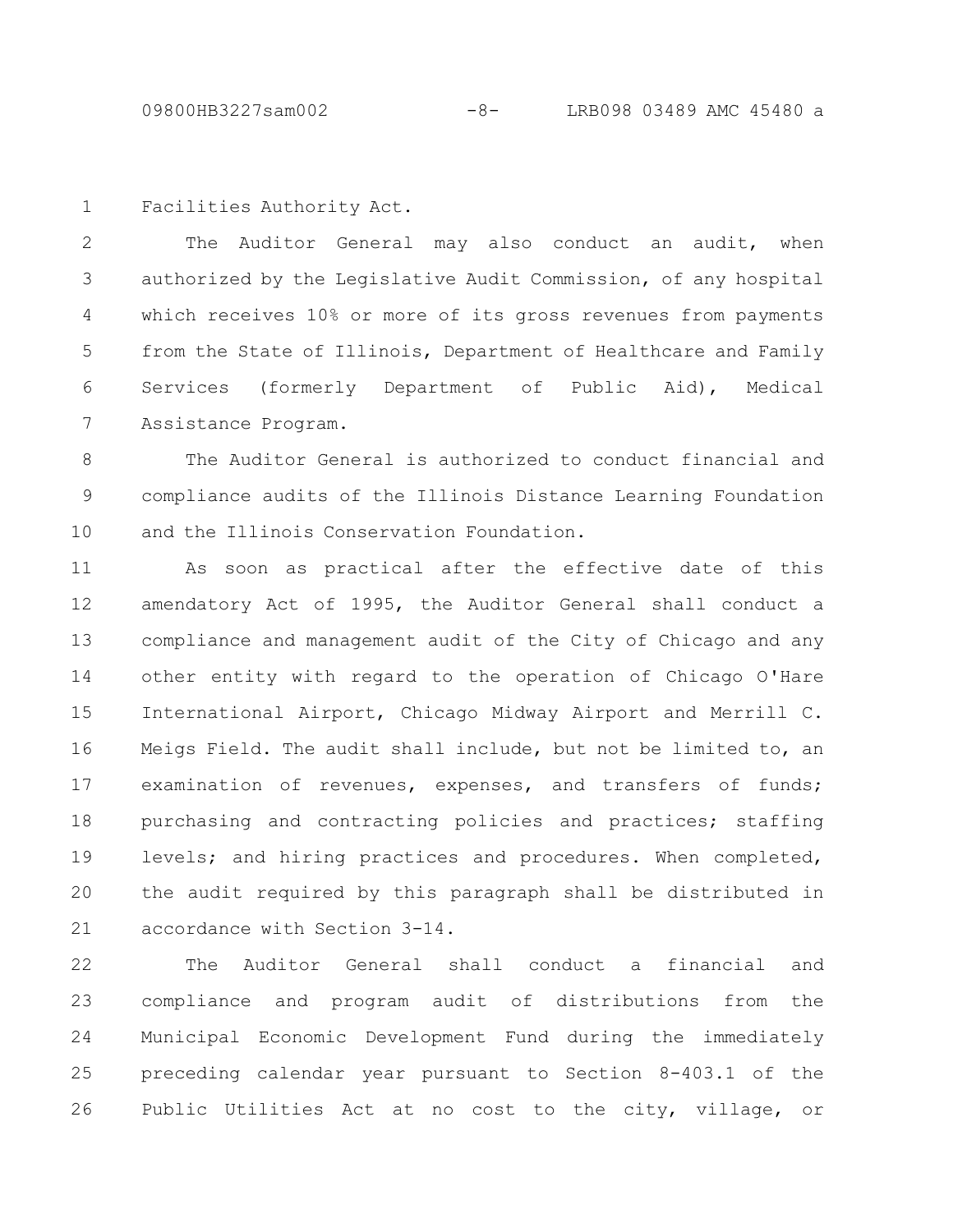incorporated town that received the distributions. 1

The Auditor General must conduct an audit of the Health Facilities and Services Review Board pursuant to Section 19.5 of the Illinois Health Facilities Planning Act. 2 3 4

The Auditor General of the State of Illinois shall annually conduct or cause to be conducted a financial and compliance audit of the books and records of any county water commission organized pursuant to the Water Commission Act of 1985 and shall file a copy of the report of that audit with the Governor and the Legislative Audit Commission. The filed audit shall be open to the public for inspection. The cost of the audit shall be charged to the county water commission in accordance with Section 6z-27 of the State Finance Act. The county water commission shall make available to the Auditor General its books and records and any other documentation, whether in the possession of its trustees or other parties, necessary to conduct the audit required. These audit requirements apply only through July 1, 2007. 5 6 7 8 9 10 11 12 13 14 15 16 17 18

The Auditor General must conduct audits of the Rend Lake Conservancy District as provided in Section 25.5 of the River Conservancy Districts Act. 19 20 21

The Auditor General must conduct financial audits of the Southeastern Illinois Economic Development Authority as provided in Section 70 of the Southeastern Illinois Economic Development Authority Act. 22 23 24 25

26

The Auditor General shall conduct a compliance audit in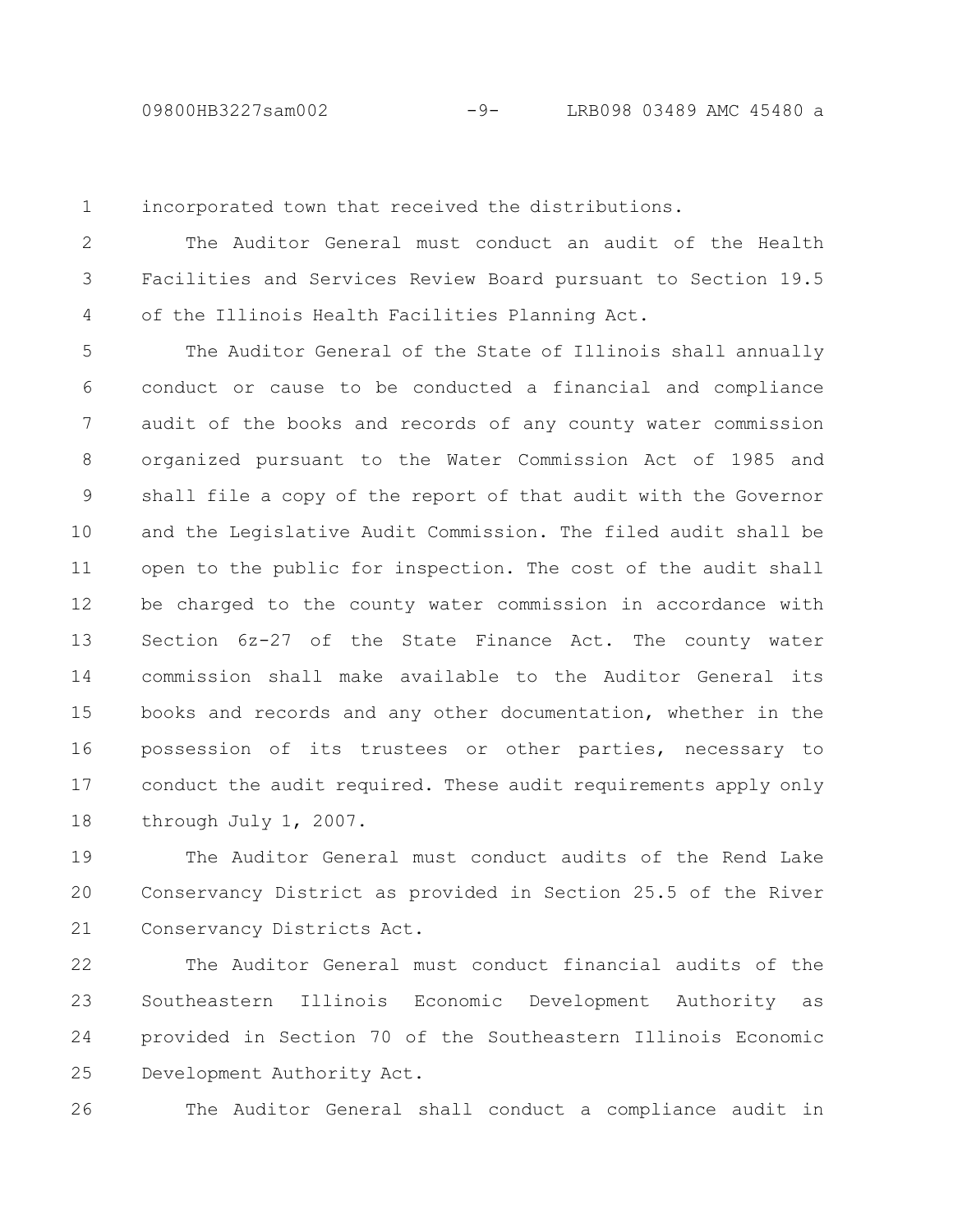09800HB3227sam002 -10- LRB098 03489 AMC 45480 a

| $\mathbf 1$ | accordance with subsections (d) and (f) of Section 30 of the   |
|-------------|----------------------------------------------------------------|
| 2           | Innovation Development and Economy Act.                        |
| 3           | The Auditor General shall have the authority to conduct an     |
| 4           | audit of the Illinois Health Benefits Exchange. The audit may  |
| 5           | be a financial audit, a management audit, a program audit, or  |
| 6           | any combination thereof.                                       |
| 7           | (Source: P.A. 95-331, eff. 8-21-07; 96-31, eff. 6-30-09;       |
| 8           | $96-939$ , eff. $6-24-10.$ )                                   |
| $\mathsf 9$ | Section 15. The Comprehensive Health Insurance Plan Act is     |
| 10          | amended by adding Sections 16 and 17 as follows:               |
| 11          | (215 ILCS 105/16 new)                                          |
| 12          | Sec. 16. Cessation of operations. Notwithstanding any          |
| 13          | other provision of this Act, the insurance operations of the   |
| 14          | Plan authorized by this Act shall cease on January 1, 2014 in  |
| 15          | accordance with Section 5-30 of the Illinois Health Benefits   |
| 16          | Exchange Law. Plan coverage does not apply to service provided |
| 17          | on or after January 1, 2014 in accordance with Section 5-30 of |
| 18          | the Illinois Health Benefits Exchange Law.                     |
| 19          | (215 ILCS 105/17 new)                                          |
| 20          | Sec. 17. Repealer. This Act is repealed on January 1, 2015.    |
| 21          | Section 20. The Illinois Health Benefits Exchange Law is       |

amended by changing Sections 5-3, 5-5, and 5-15 and by adding 22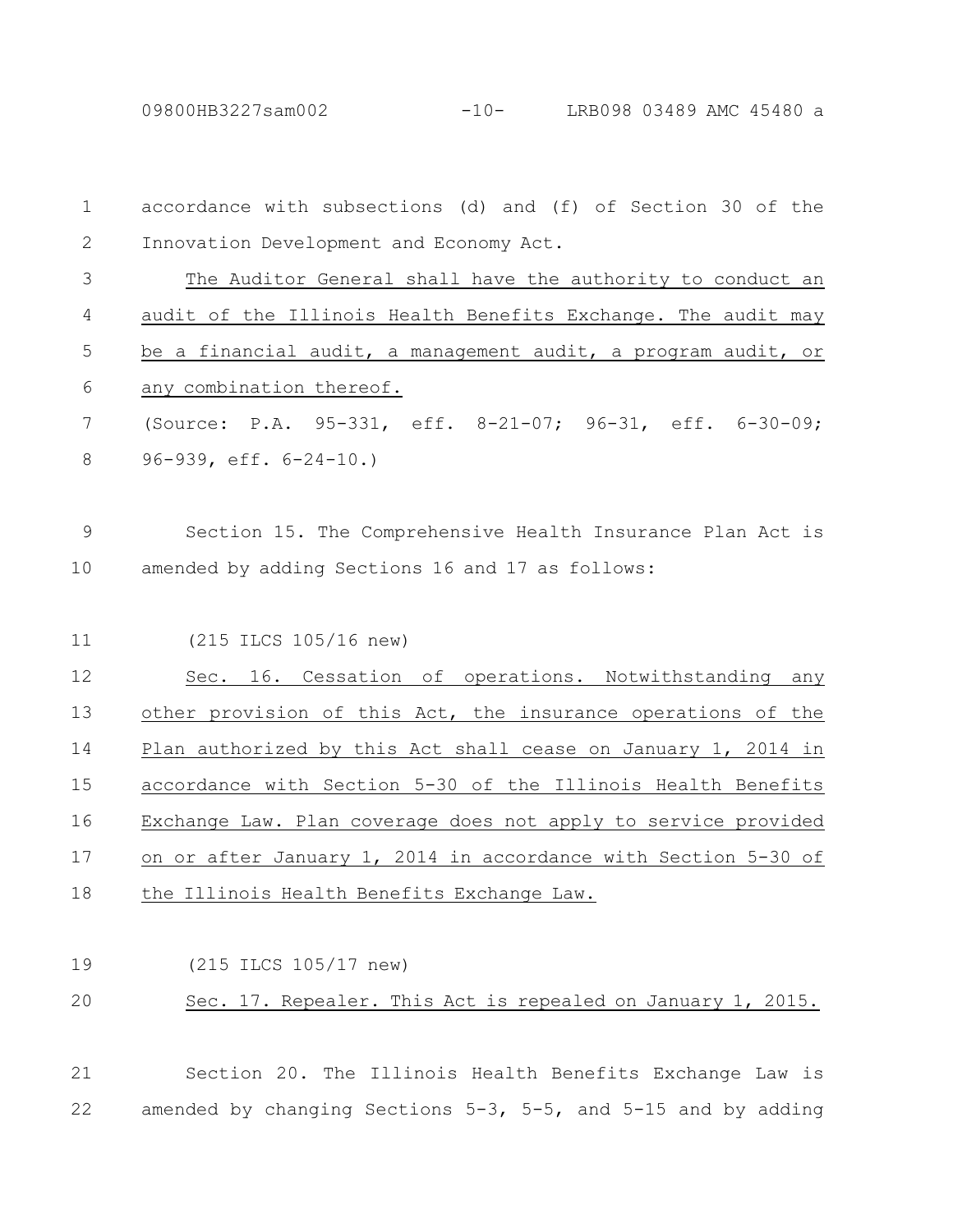Sections 5-4, 5-6, 5-16, 5-17, 5-18, 5-21, 5-23, and 5-30 as follows: 1 2

3

(215 ILCS 122/5-3)

Sec. 5-3. Legislative intent. The General Assembly finds the health benefits exchanges authorized by the federal Patient Protection and Affordable Care Act represent one of a number of ways in which the State can address coverage gaps and provide individual consumers and small employers access to greater coverage options. The General Assembly also finds that the State is best positioned to implement an exchange that is sensitive to the coverage gaps and market landscape unique to this State. 4 5 6 7 8 9 10 11 12

The purpose of this Law is to provide for the establishment of an Illinois Health Benefits Exchange (the Exchange) to facilitate the purchase and sale of qualified health plans and qualified dental plans in the individual market in this State and to provide for the establishment of a Small Business Health Options Program (SHOP Exchange) to assist qualified small employers in this State in facilitating the enrollment of their employees in qualified health plans and qualified dental plans offered in the small group market. The intent of the Exchange is to supplement the existing health insurance market to simplify shopping for individual and small employers by increasing access to benefit options, encouraging a competitive market both inside and outside the Exchange, 13 14 15 16 17 18 19 20 21 22 23 24 25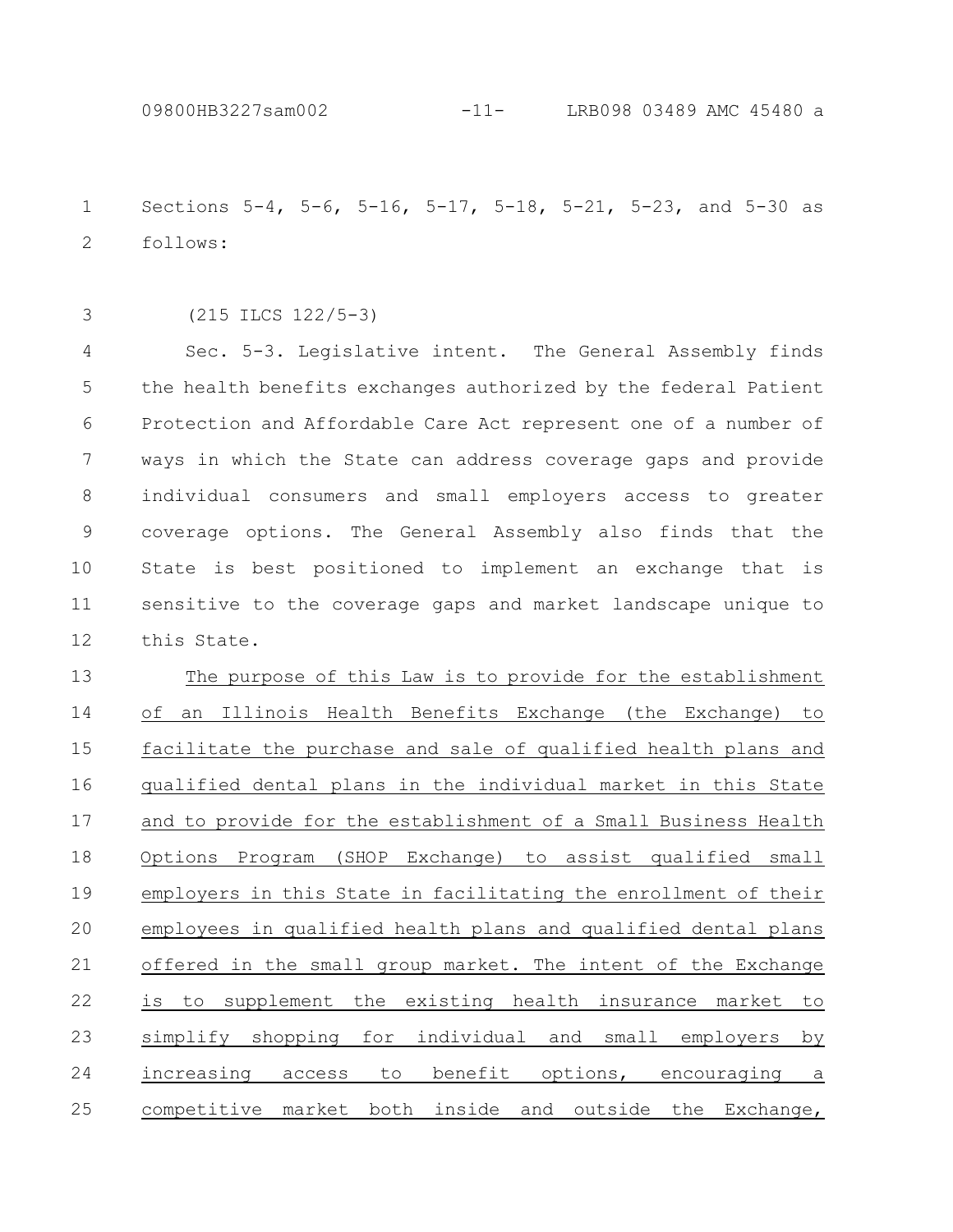09800HB3227sam002 -12- LRB098 03489 AMC 45480 a

reducing the number of uninsured, and providing a transparent marketplace and effective consumer education and programmatic assistance tools. The purpose of this Law is to ensure that the State is making sufficient progress towards establishing exchange within the guidelines outlined by the federal protect Illinoisans from undue federal regulation. Although the federal law imposes a number of core requirements state level exchanges, the State has significant flexibility in the design and operation of a State exchange that make prudent for the State to carefully analyze, plan, and prepare for the exchange. The General Assembly finds that in order the State to craft a tenable exchange that meets the fundamental goals outlined by the Patient Prote Affordable Care Act of expanding access to affordable improving the quality of care, the implementati should (1) provide for broad stakeholder representation; (2) foster a robust and competitive marketplace, both inside outside of the exchange; and (3) provide for a broad-based approach to the fiscal solvency of the exchange. 1 2 3 4 5 6 7 8 9 10 11 12 13 14 15 16 17 18 19

(Source: P.A. 97-142, eff. 7-14-11.) 20

(215 ILCS 122/5-4 new) 21

Sec. 5-4. Definitions. In this Law: 22

"Board" means the Illinois Health Benefits Exchange Board 23

- established pursuant to this Law. 24
- "Department" means the Department of Insurance. 25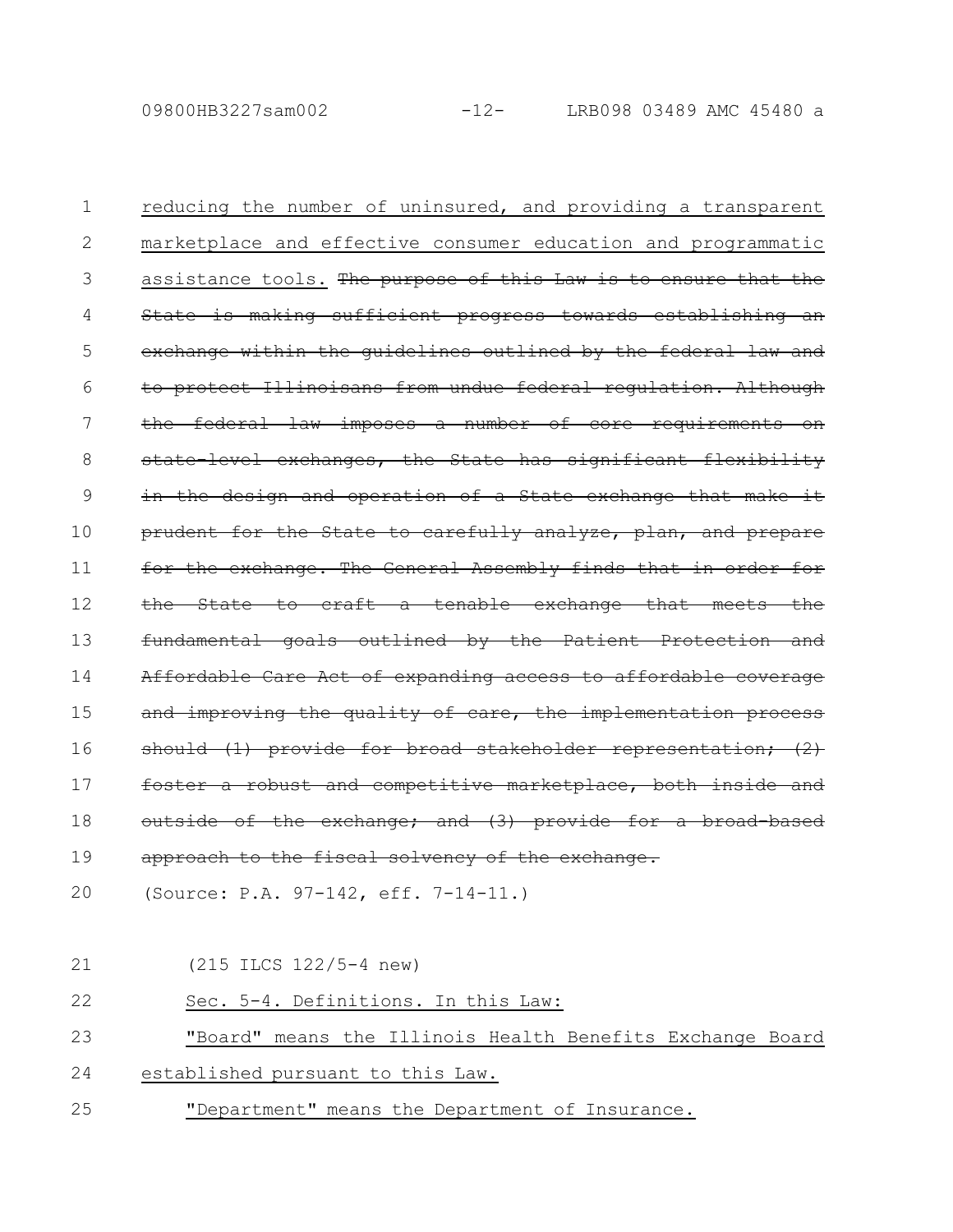| $\mathbf 1$    | "Director" means the Director of Insurance.                     |
|----------------|-----------------------------------------------------------------|
| $\overline{2}$ | "Educated health care consumer" means an individual who is      |
| 3              | knowledgeable about the health care system, and has background  |
| 4              | or experience in making informed decisions regarding health,    |
| 5              | medical, and public health matters.                             |
| 6              | "Essential health benefits" has the meaning provided under      |
| 7              | Section 1302 (b) of the Federal Act.                            |
| $8\,$          | "Exchange" means the Illinois Health Benefits Exchange          |
| $\mathcal{G}$  | established by this Law and includes the Individual Exchange    |
| 10             | and the SHOP Exchange, unless otherwise specified.              |
| 11             | "Executive Director" means the Executive Director of the        |
| 12             | Illinois Health Benefits Exchange.                              |
| 13             | "Federal Act" means the federal Patient Protection and          |
| 14             | Affordable Care Act (Public Law $111-148$ ), as amended by the  |
| 15             | federal Health Care and Education Reconciliation Act of 2010    |
| 16             | (Public Law 111-152), and any amendments thereto, or            |
| 17             | regulations or guidance issued under, those Acts.               |
| 18             | "Health benefit plan" means a policy, contract,                 |
| 19             | certificate, or agreement offered or issued by a health carrier |
| 20             | to provide, deliver, arrange for, pay for, or reimburse any of  |
| 21             | the costs of health care services. "Health benefit plan" does   |
| 22             | not include:                                                    |
| 23             | coverage for accident only or disability income<br>(1)          |
| 24             | insurance or any combination thereof;                           |
| 25             | coverage issued as a supplement to liability<br>(2)             |
| 26             | <u>insurance;</u>                                               |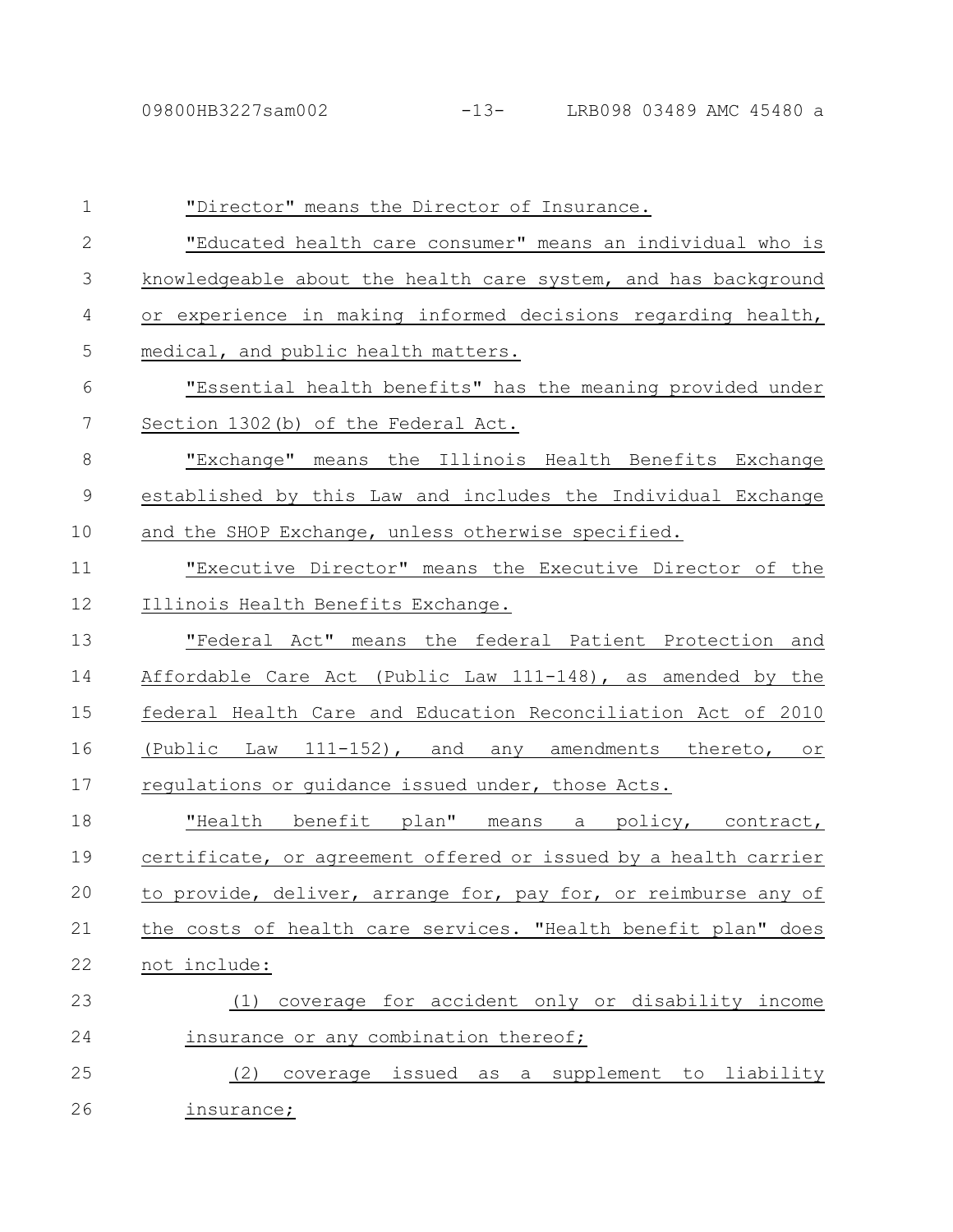| $\mathbf 1$   | (3) liability insurance, including general liability            |
|---------------|-----------------------------------------------------------------|
| $\mathbf{2}$  | insurance and automobile liability insurance;                   |
| 3             | (4) workers' compensation or similar insurance;                 |
| 4             | (5)<br>automobile medical payment insurance;                    |
| 5             | credit-only insurance;<br>(6)                                   |
| 6             | coverage for on-site medical clinics; or<br>(7)                 |
| 7             | (8)<br>other similar insurance coverage, specified in           |
| 8             | federal regulations issued pursuant to the federal Health       |
| $\mathcal{G}$ | Information Portability and Accountability Act of 1996,         |
| 10            | Public Law 104-191, under which benefits for health care        |
| 11            | services are secondary or incidental to other insurance         |
| 12            | benefits.                                                       |
| 13            | "Health benefit plan" does not include the following            |
| 14            | benefits if they are provided under a separate policy,          |
| 15            | certificate, or contract of insurance or are otherwise not an   |
| 16            | integral part of the plan:                                      |
| 17            | (a) limited scope dental or vision benefits;                    |
| 18            | (b) benefits for long-term care, nursing home care,             |
| 19            | home health care, community-based care, or any combination      |
| 20            | thereof; or                                                     |
| 21            | similar, limited benefits specified in<br>other<br>(C)          |
| 22            | federal regulations issued pursuant to Public Law 104-191.      |
| 23            | "Health benefit plan" does not include the following            |
| 24            | benefits if the benefits are provided under a separate policy,  |
| 25            | certificate, or contract of insurance, there is no coordination |
| 26            | between the provision of the benefits and any exclusion of      |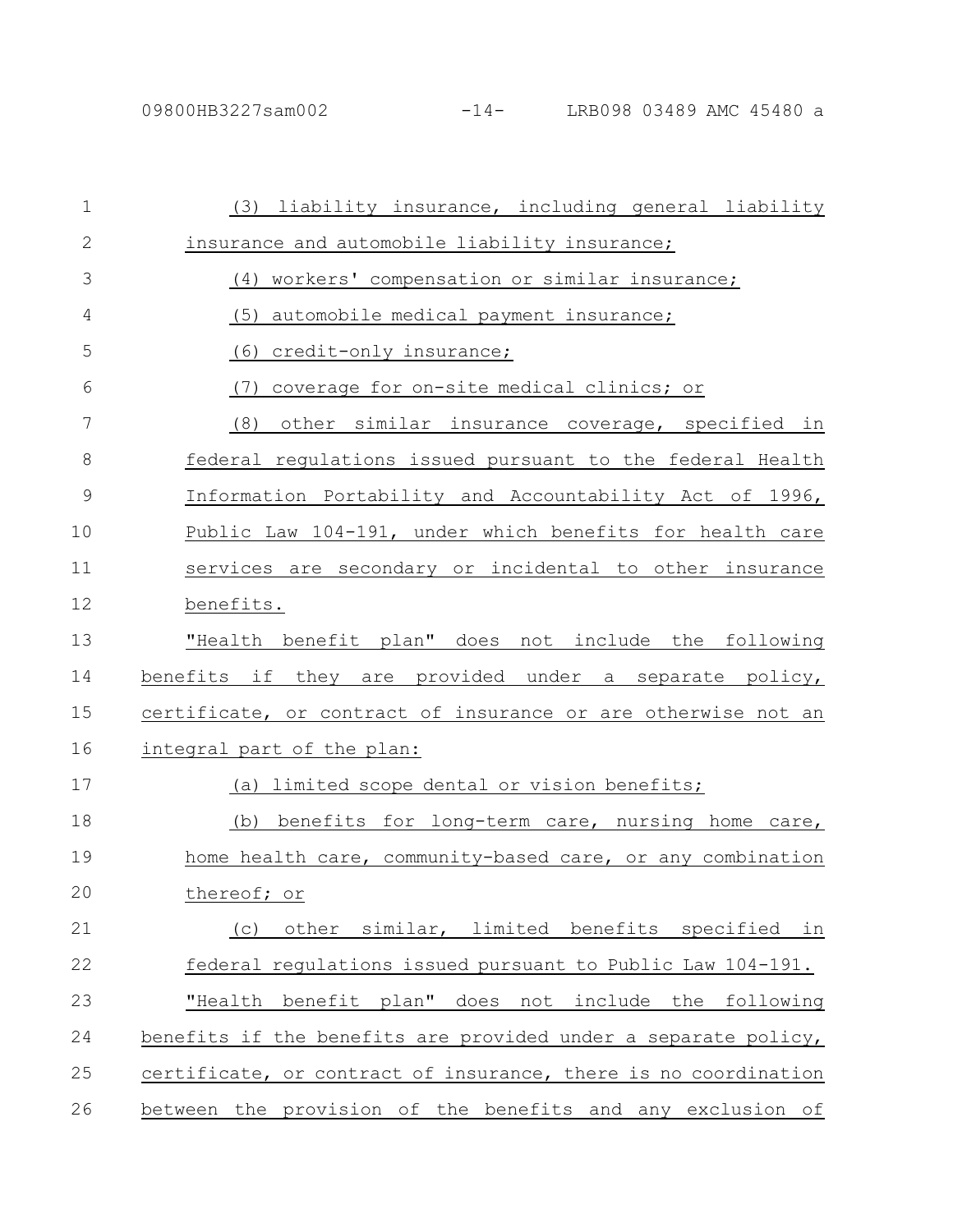| $\mathbf 1$   | benefits under any group health plan maintained by the same     |
|---------------|-----------------------------------------------------------------|
| $\mathbf{2}$  | plan sponsor, and the benefits are paid with respect to an      |
| 3             | event without regard to whether benefits are provided with      |
| 4             | respect to such an event under any group health plan maintained |
| 5             | by the same plan sponsor:                                       |
| 6             | coverage only for a specified disease or illness;<br>(i)        |
| 7             | $or$                                                            |
| $8\,$         | (ii) hospital indemnity or other fixed indemnity                |
| $\mathcal{G}$ | insurance.                                                      |
| 10            | "Health benefit plan" does not include the following if         |
| 11            | offered as a separate policy, certificate, or contract<br>оf    |
| 12            | insurance:                                                      |
| 13            | Medicare supplemental health insurance as defined<br>(A)        |
| 14            | under Section $1882(q)(1)$ of the federal Social Security       |
| 15            | Act;                                                            |
| 16            | coverage supplemental to the coverage provided<br>(B)           |
| 17            | under Chapter 55 of Title 10, United States Code (Civilian      |
| 18            | Health and Medical Program of the Uniformed Services            |
| 19            | (CHAMPUS)); or                                                  |
| 20            | (C) similar_supplemental coverage provided to coverage          |
| 21            | under a group health plan.                                      |
| 22            | "Health benefit plan" does not include a group health plan      |
| 23            | or multiple employer welfare arrangement to the extent the plan |
| 24            | or arrangement is not subject to State insurance regulation     |
| 25            | under Section 514 of the federal Employee Retirement Income     |
| 26            | Security Act of 1974.                                           |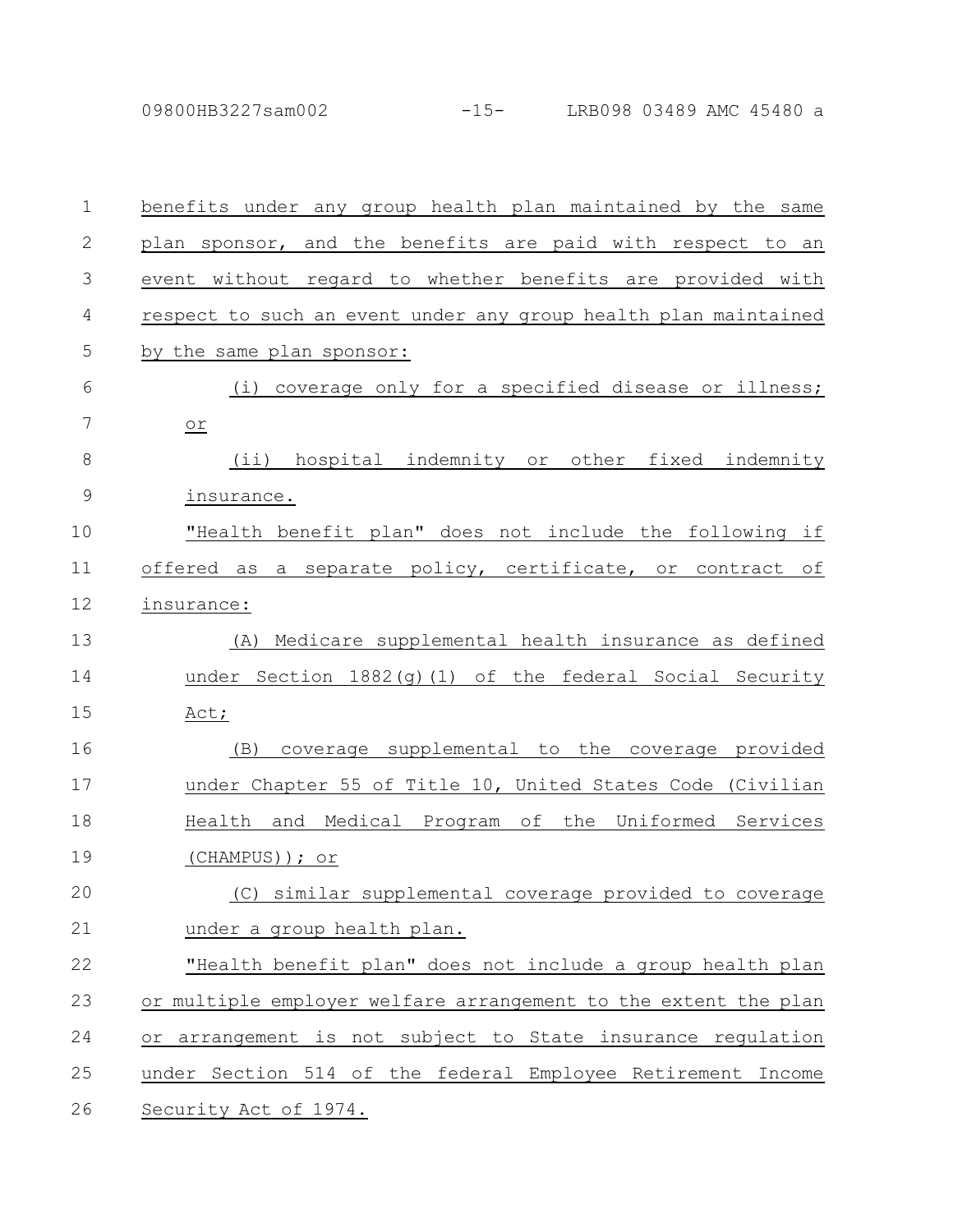| $\mathbf 1$   | "Health insurance carrier" or "carrier" means an entity         |
|---------------|-----------------------------------------------------------------|
| $\mathbf{2}$  | subject to the insurance laws and regulations of this State, or |
| 3             | subject to the jurisdiction of the Director, that contracts or  |
| 4             | offers to contract to provide, deliver, arrange for, pay for,   |
| 5             | or reimburse any of the costs of health care services,          |
| 6             | including a sickness and accident insurance company, a health   |
| 7             | maintenance organization, or any other entity providing a plan  |
| 8             | of health insurance, or health benefits. "Health insurance      |
| $\mathcal{G}$ | carrier" does not include short term, accident only, disability |
| 10            | income, hospital confinement or fixed indemnity, vision only,   |
| 11            | limited benefit, or credit insurance, coverage issued as a      |
| 12            | supplement to liability insurance, insurance arising out of a   |
| 13            | workers' compensation or similar law, automobile                |
| 14            | medical-payment insurance, insurance under which benefits are   |
| 15            | payable with or without regard to fault and which is            |
| 16            | statutorily required to be contained in any liability insurance |
| 17            | policy or equivalent self-insurance, or a Consumer Operated and |
| 18            | Oriented Plan.                                                  |
| 19            | "Illinois Health Benefits Exchange Fund" means the fund         |
| 20            | created outside of the State treasury to be used exclusively to |
| 21            | provide funding for the operation and administration of the     |
| 22            | Exchange in carrying out the purposes authorized by this Law.   |
| 23            | "Individual Exchange" means<br>the exchange marketplace         |
| 24            | established by this Law through which qualified individuals may |
| 25            | obtain coverage through an individual market qualified health   |
| 26            | plan.                                                           |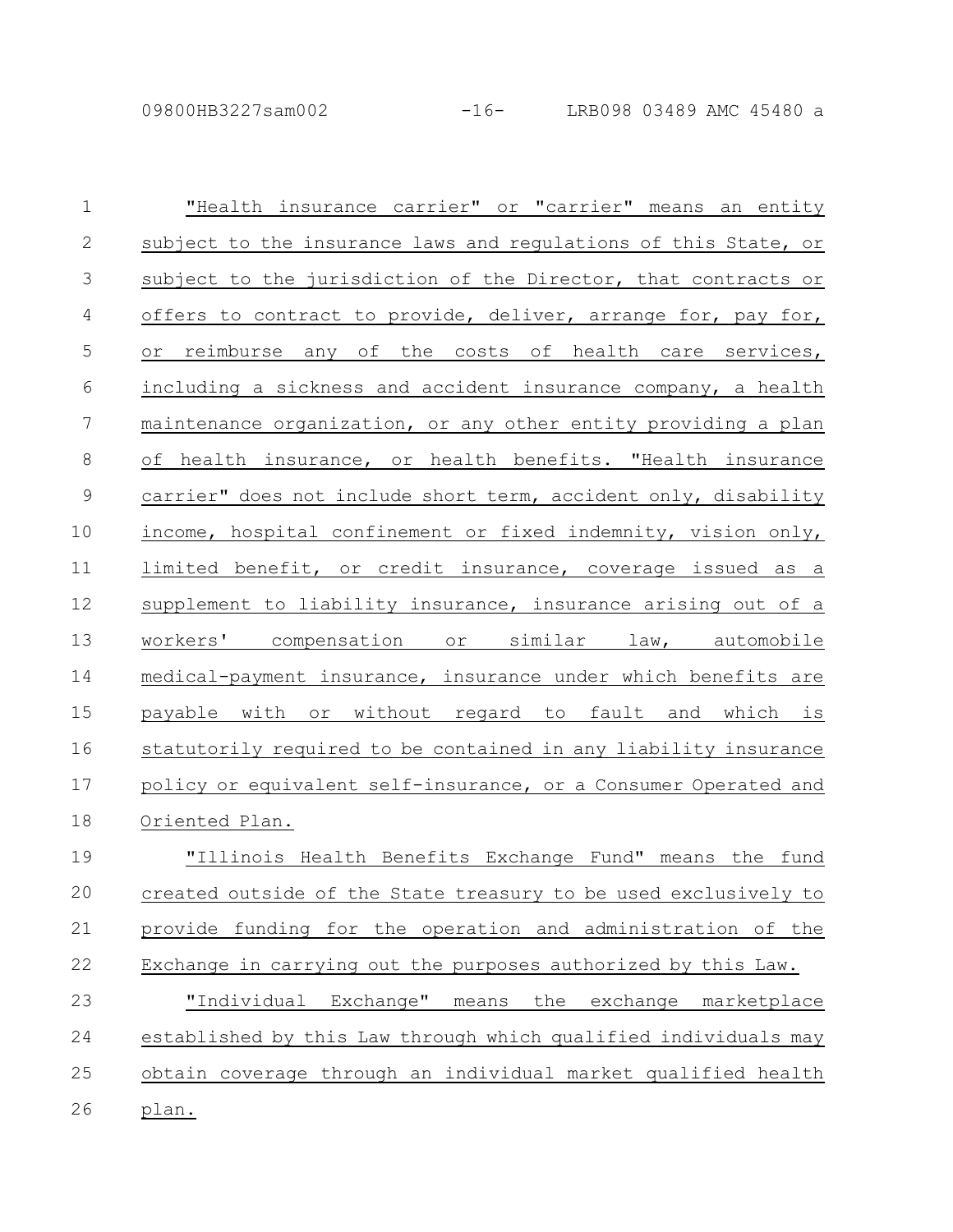| $\mathbf 1$   | "Principal place of business" means the location in a state     |
|---------------|-----------------------------------------------------------------|
| $\mathbf{2}$  | where an employer has its headquarters or significant place of  |
| 3             | business and where the persons with direction and control       |
| 4             | authority over the business are employed.                       |
| 5             | "Qualified dental plan" means a limited scope dental plan       |
| 6             | that has been certified in accordance with this Law.            |
| 7             | "Qualified employee" means an eligible individual employed      |
| 8             | by a qualified employer who has been offered health insurance   |
| $\mathcal{G}$ | coverage by that qualified employer through the SHOP on the     |
| 10            | Exchange.                                                       |
| 11            | "Qualified employer" means a small employer that elects to      |
| 12            | make its full-time employees eligible for one or more qualified |
| 13            | health plans or qualified dental plans offered through the SHOP |
| 14            | Exchange, and at the option of the employer, some or all of its |
| 15            | part-time employees, provided that the employer has<br>its      |
| 16            | principal place of business in this State and elects to provide |
| 17            | coverage through the SHOP Exchange to all of its eligible       |
| 18            | employees, wherever employed.                                   |
| 19            | "Qualified health plan" or "QHP" means a health benefit         |
| 20            | plan that has in effect a certification that the plan meets the |
| 21            | criteria for certification described in Section 1311(c) of the  |
| 22            | Federal Act.                                                    |
| 23            | "Qualified health plan issuer" or "QHP issuer" means a          |
| 24            | health insurance issuer that offers a health plan that the      |
| 25            | Exchange has certified as a qualified health plan.              |
| 26            | "Qualified individual" means an individual, including a         |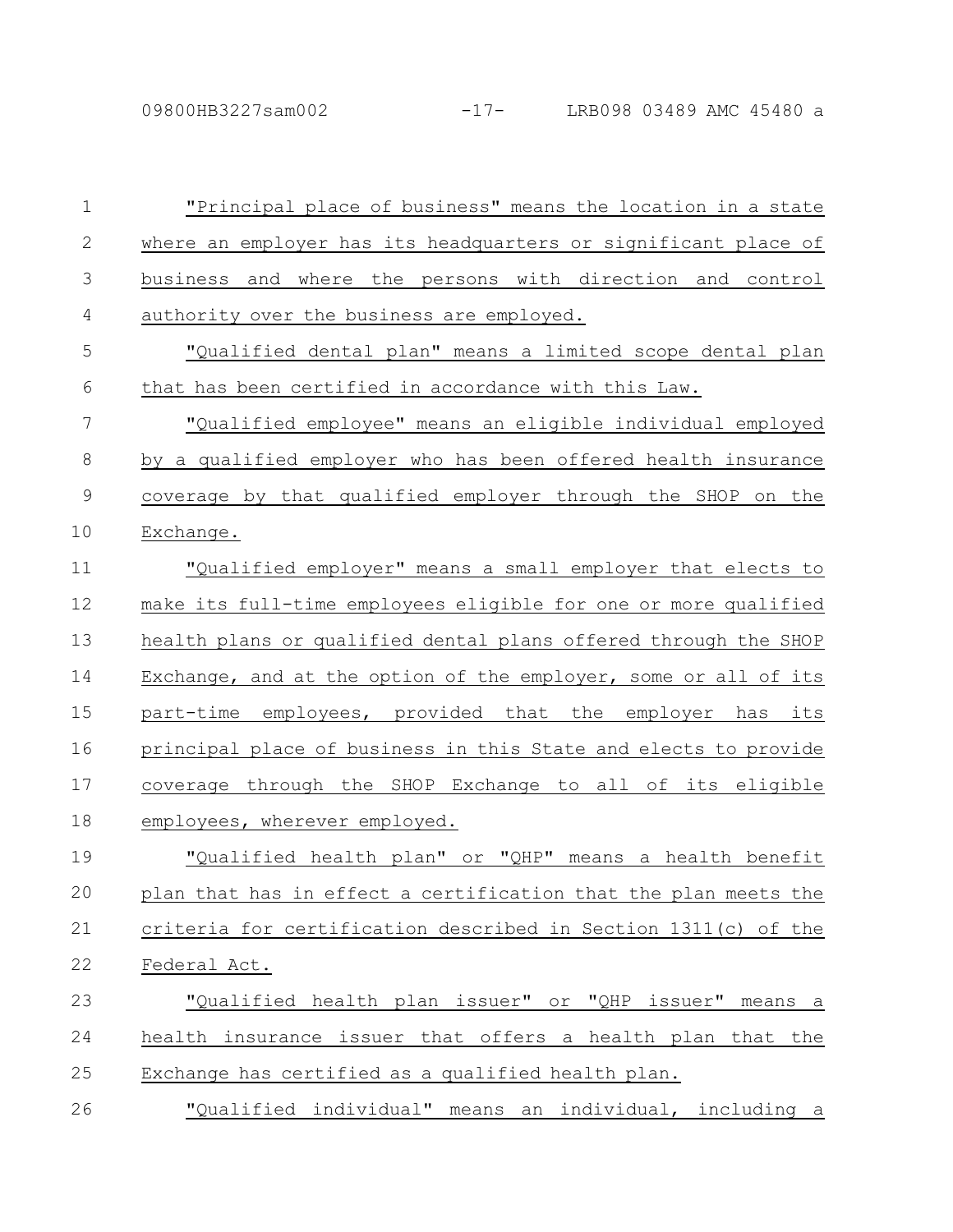| 1             | minor, who:                                                    |
|---------------|----------------------------------------------------------------|
| $\mathbf{2}$  | (1) is seeking to enroll in a qualified health plan or         |
| 3             | qualified dental plan offered to individuals through the       |
| 4             | Exchange;                                                      |
| 5             | (2) resides in this State;                                     |
| 6             | (3) at the time of enrollment, is not incarcerated,            |
| 7             | other than incarceration pending the disposition of            |
| $\,8\,$       | charges; and                                                   |
| $\mathcal{G}$ | (4) is, and is reasonably expected to be, for the              |
| 10            | entire period for which enrollment is sought, a citizen or     |
| 11            | national of the United States or an alien lawfully present     |
| 12            | in the United States.                                          |
| 13            | "Secretary" means the Secretary of the federal Department      |
| 14            | of Health and Human Services.                                  |
| 15            | "SHOP Exchange" means the Small Business Health Options        |
| 16            | Program established under this Law through which a qualified   |
| 17            | employer can provide small group qualified health plans to its |
| 18            | qualified employees through various options available to the   |
| 19            | employer, including, but not limited to: (a) offering one      |
| 20            | qualified health plan to employees, (b) offering multiple      |
| 21            | qualified health plans to employees, or (c) offering<br>an     |
| 22            | employee-directed choice of a qualified health plan within an  |
| 23            | employer-selected coverage tier.                               |
| 24            | "Small employer" means, in connection with a group health      |
| 25            | plan with respect to a calendar year and a plan year, an       |
| 26            | employer who employed an average of at least 2 but not more    |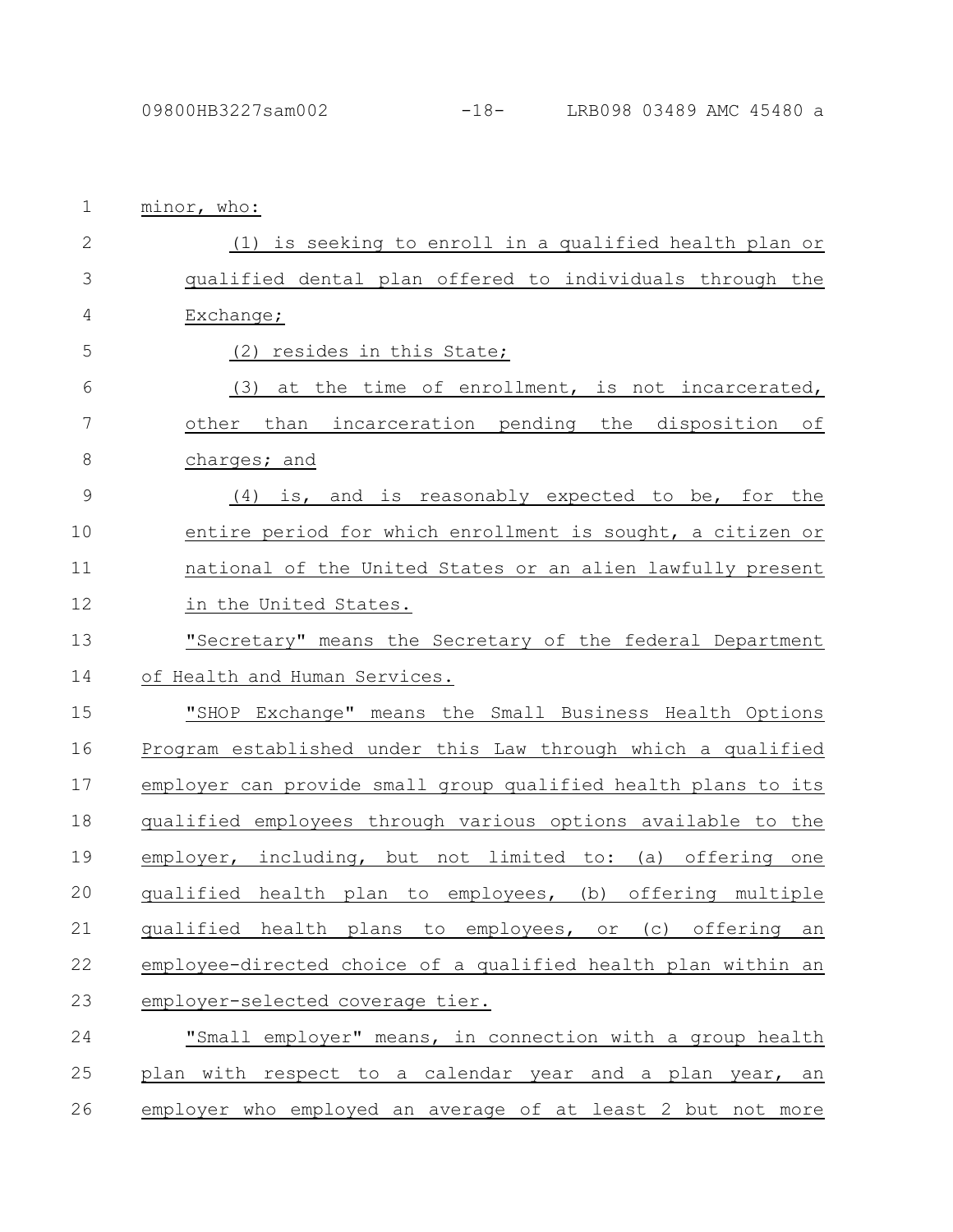## 09800HB3227sam002 -19- LRB098 03489 AMC 45480 a

| $\mathbf 1$    | than 50 employees before January 1, 2016 and no more than 100  |
|----------------|----------------------------------------------------------------|
| $\mathbf{2}$   | employees on and after January 1, 2016 on business days during |
| 3              | the preceding calendar year and who employs at least one       |
| 4              | employee on the first day of the plan year. For purposes of    |
| 5              | this definition:                                               |
| 6              | (a) all persons treated as a single employer under             |
| 7              | subsection (b), (c), (m) or (o) of Section 414 of the          |
| 8              | federal Internal Revenue Code of 1986 shall be treated as a    |
| $\overline{9}$ | single employer;                                               |
| 10             | an employer and any predecessor employer shall be<br>(b)       |
| 11             | treated as a single employer;                                  |
| 12             | employees shall be counted in accordance with<br>(C)           |
| 13             | federal law and regulations and State law and regulations;     |
| 14             | provided however, that in the event of a conflict between      |
| 15             | the federal law and regulations and the State law and          |
| 16             | regulations, the federal law and regulations shall             |
| 17             | prevail;                                                       |
| 18             | (d) if an employer was not in existence throughout the         |
| 19             | preceding calendar year, then the determination of whether     |
| 20             | that employer is a small employer shall be based on the        |
| 21             | average number of employees that is reasonably expected        |
| 22             | that employer will employ on business days in the current      |
| 23             | calendar year; and                                             |
| 24             | an employer that makes enrollment in qualified<br>(e)          |
| 25             | health plans or qualified dental plans available to its        |
| 26             | employees through the SHOP Exchange, and would cease to be     |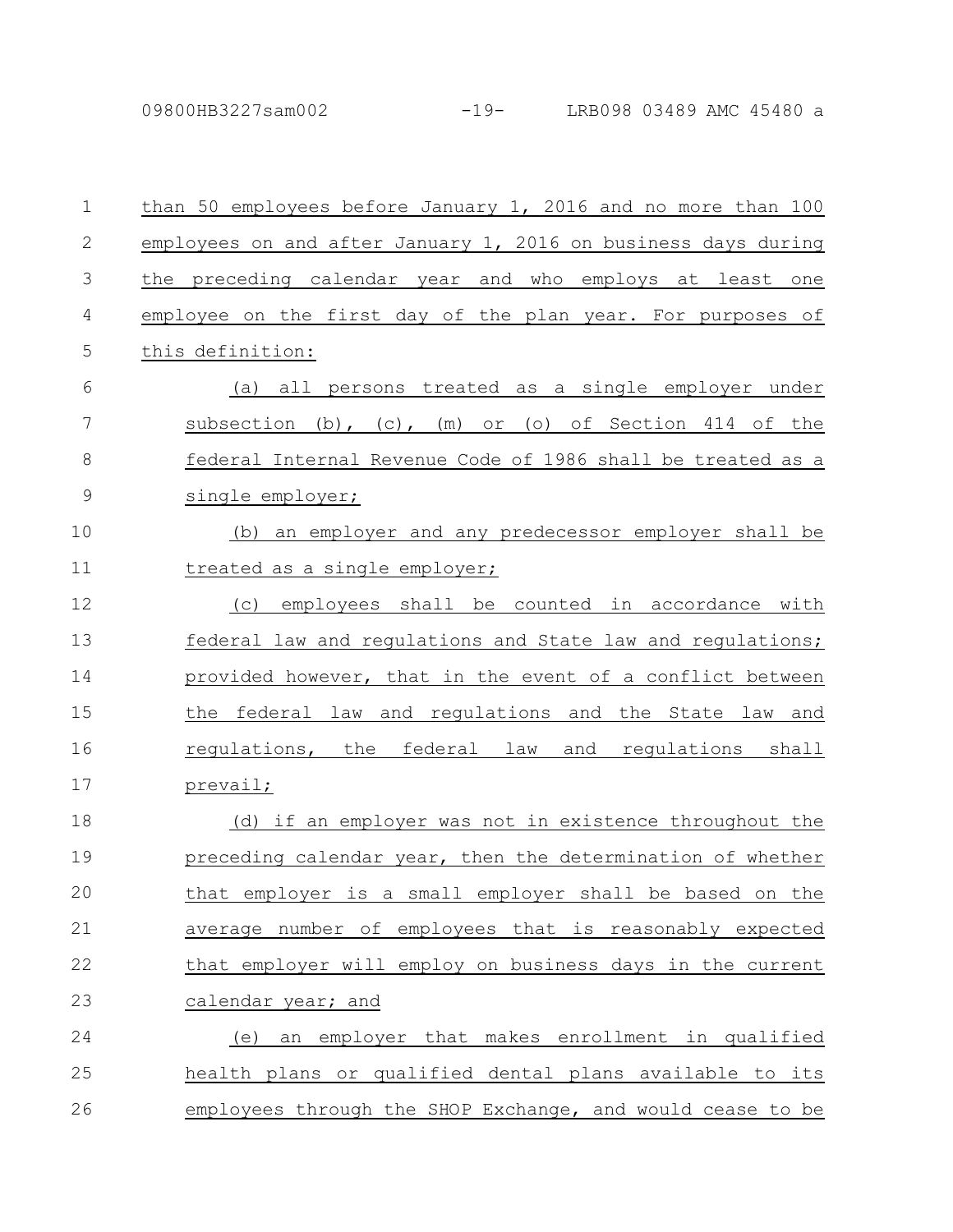a small employer by reason of an increase in the number of its employees, shall continue to be treated as a small employer for purposes of this Law as long as it continuously makes enrollment through the SHOP Exchange available to its employees. 1 2 3 4 5

(215 ILCS 122/5-5) 6

Sec. 5-5. Establishment of the Exchange State benefits exchange. 7 8

(a) It is declared that this State, beginning on the effective date of this amendatory Act of the 98th General Assembly October 1, 2013, in accordance with Section 1311 of the federal Patient Protection and Affordable Care Act, shall establish a State health benefits exchange to be known as the Illinois Health Benefits Exchange in order to help individuals and small employers with no more than 50 employees shop for, select, and enroll in qualified, affordable private health plans that fit their needs at competitive prices. The Exchange shall separate coverage pools for individuals and small employers and shall supplement and not supplant any existing private health insurance market for individuals and small employers. These health plans shall be available to individuals and small employers for enrollment by October 1, 2014. 9 10 11 12 13 14 15 16 17 18 19 20 21 22

(b) There is hereby created a political subdivision, body politic and corporate, named the Illinois Health Benefits Exchange. The Exchange shall be a public entity, but shall not 23 24 25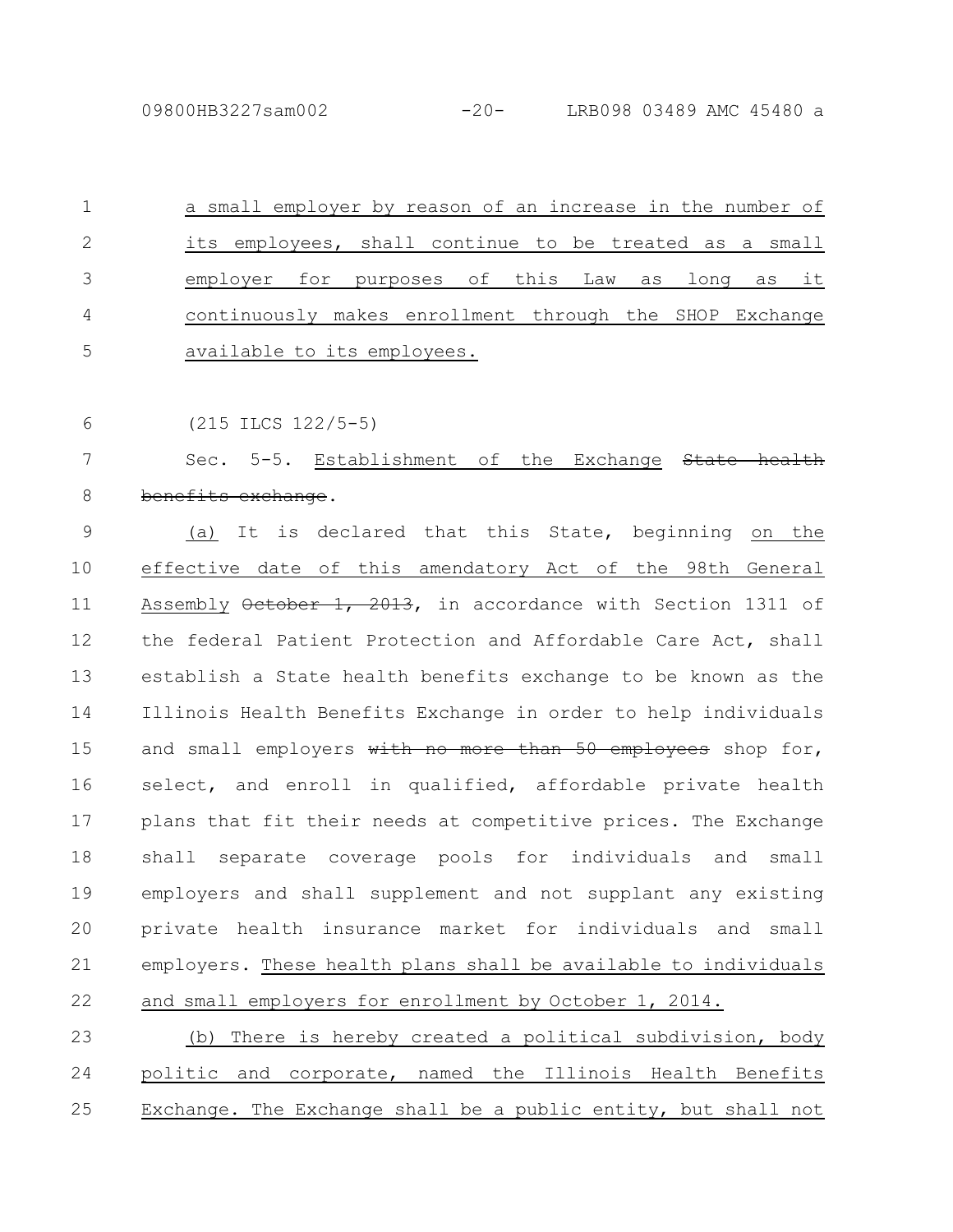be considered a department, institution, or agency of the State. 1 2

(c) The Exchange shall be comprised of an individual and a small business health options (SHOP) exchange. Pursuant to Section  $1311(b)(2)$  of the Federal Act, the Exchange shall provide individual exchange services to qualified individuals and SHOP Exchange services to qualified employers under a single governance and administrative structure. The Board shall produce an assessment, which must include a premium impact study, by July 1, 2016 to determine the viability of merging the SHOP Exchange and Individual Exchange functions into a single exchange by January 1, 2017. Any recommended merger of the SHOP Exchange and Individual Exchange functions shall be subject to legislative approval. 3 4 5 6 7 8 9 10 11 12 13 14

(d) The Exchange shall promote a competitive marketplace for consumer access to affordable health coverage options. The Department shall review and recommend that the Board certify health benefit plans on the individual and SHOP Exchange, as applicable, provided that any such health benefit plan meets the requirements set forth in Section 1311(c) of the Federal Act and any other requirements of the Illinois Insurance Code. The Board shall certify health benefit plans that the Department recommends for certification. 15 16 17 18 19 20 21 22 23

(e) The Exchange shall not supersede the provisions of the Illinois Insurance Code, nor the functions of the Department of Insurance, the Department of Healthcare and Family Services, or 24 25 26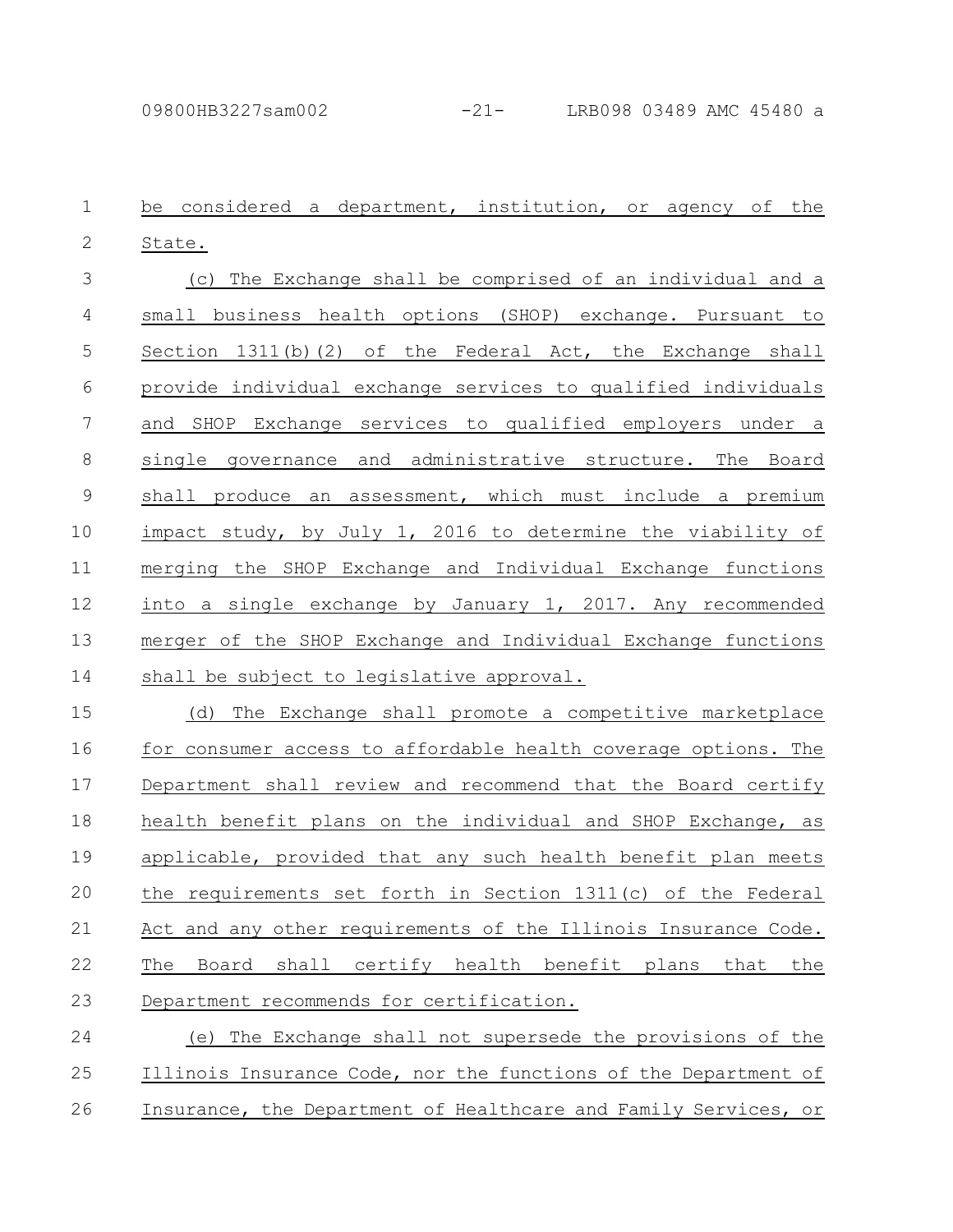| $\mathbf 1$   | the Department of Public Health.                            |
|---------------|-------------------------------------------------------------|
| 2             | (Source: P.A. 97-142, eff. 7-14-11.)                        |
|               |                                                             |
| 3             | $(215$ ILCS $122/5-6$ new)                                  |
| 4             | Sec. 5-6. Health benefit plan certification.                |
| 5             | (a) To be certified as a qualified health plan, a health    |
| 6             | benefit plan shall, at a minimum:                           |
| 7             | (1) provide the essential health benefits package           |
| 8             | described in Section 1302(a) of the Federal Act; except     |
| $\mathcal{G}$ | that the plan is not required to provide essential benefits |
| 10            | that duplicate the minimum benefits of qualified dental     |
| 11            | plans, as provided in subsection (e) of this Section if:    |
| 12            | the Board, in cooperation with the Department,<br>(A)       |
| 13            | has determined that at least one qualified dental plan      |
| 14            | is available to supplement the plan's coverage; and         |
| 15            | (B) the health carrier makes prominent disclosure           |
| 16            | at the time it offers the plan, in a form approved by       |
| 17            | the Board, that the plan does not provide the full          |
| 18            | range of essential pediatric dental benefits and that       |
| 19            | qualified dental plans providing those benefits and         |
| 20            | other dental benefits not covered by the plan<br>are        |
| 21            | offered through the Exchange;                               |
| 22            | fulfill all premium rate and contract filing<br>(2)         |
| 23            | requirements and ensure that no contract language has been  |
| 24            | disapproved by the Director;                                |
| 25            | provide at least the minimum level of coverage<br>(3)       |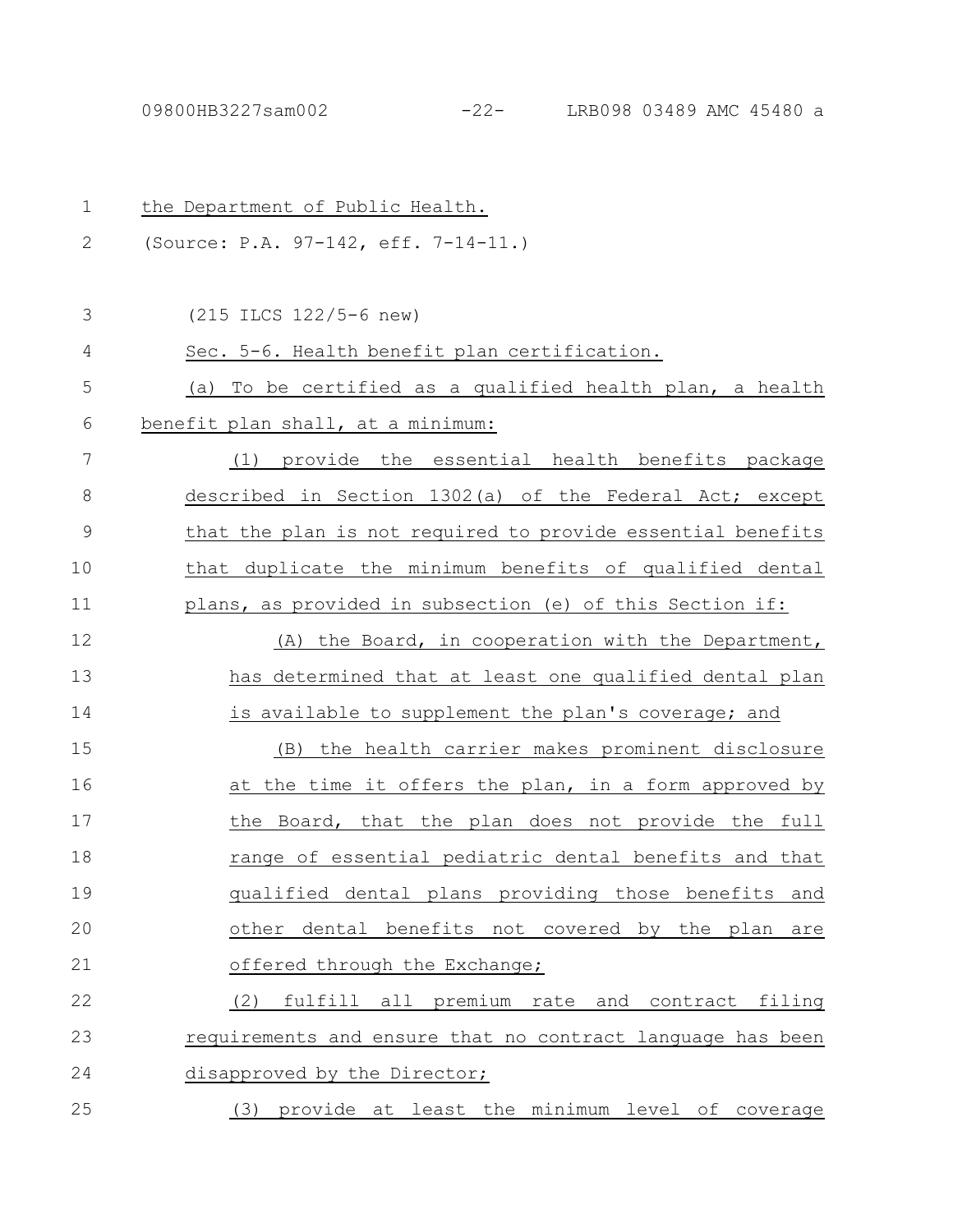| $\mathbf 1$  | prescribed by the Federal Act;                              |
|--------------|-------------------------------------------------------------|
| $\mathbf{2}$ | (4) ensure that the cost-sharing requirements of the        |
| 3            | plan do not exceed the limits established under Section     |
| 4            | 1302(c)(1) of the Federal Act, and if the plan is offered   |
| 5            | through the SHOP Exchange, the plan's deductible does not   |
| 6            | exceed the limits established under Section 1302(c)(2) of   |
| 7            | the Federal Act;                                            |
| 8            | (5) be offered by a health carrier that:                    |
| 9            | (A) is authorized and in good standing to offer             |
| 10           | health insurance coverage;                                  |
| 11           | (B) offers at least one qualified health plan at            |
| 12           | the silver level and at least one plan at the gold          |
| 13           | level, as described in the Federal Act, through each        |
| 14           | component of the Board in which the health carrier          |
| 15           | participates; for the purposes of this subparagraph         |
| 16           | (B), "component" means the SHOP Exchange and the            |
| 17           | exchange for individual coverage within the American        |
| 18           | Health Benefit Exchange;                                    |
| 19           | the<br>same premium rate for<br>each<br>(C)<br>charges      |
| 20           | qualified health plan without regard to whether the         |
| 21           | plan is offered through the Exchange and without regard     |
| 22           | to whether the plan is offered directly from the health     |
| 23           | carrier or through an insurance producer;                   |
| 24           | does<br>charge any cancellation<br>(D)<br>not<br>fees<br>or |
| 25           | penalties; and                                              |
| 26           | complies with the regulations established by<br>(E)         |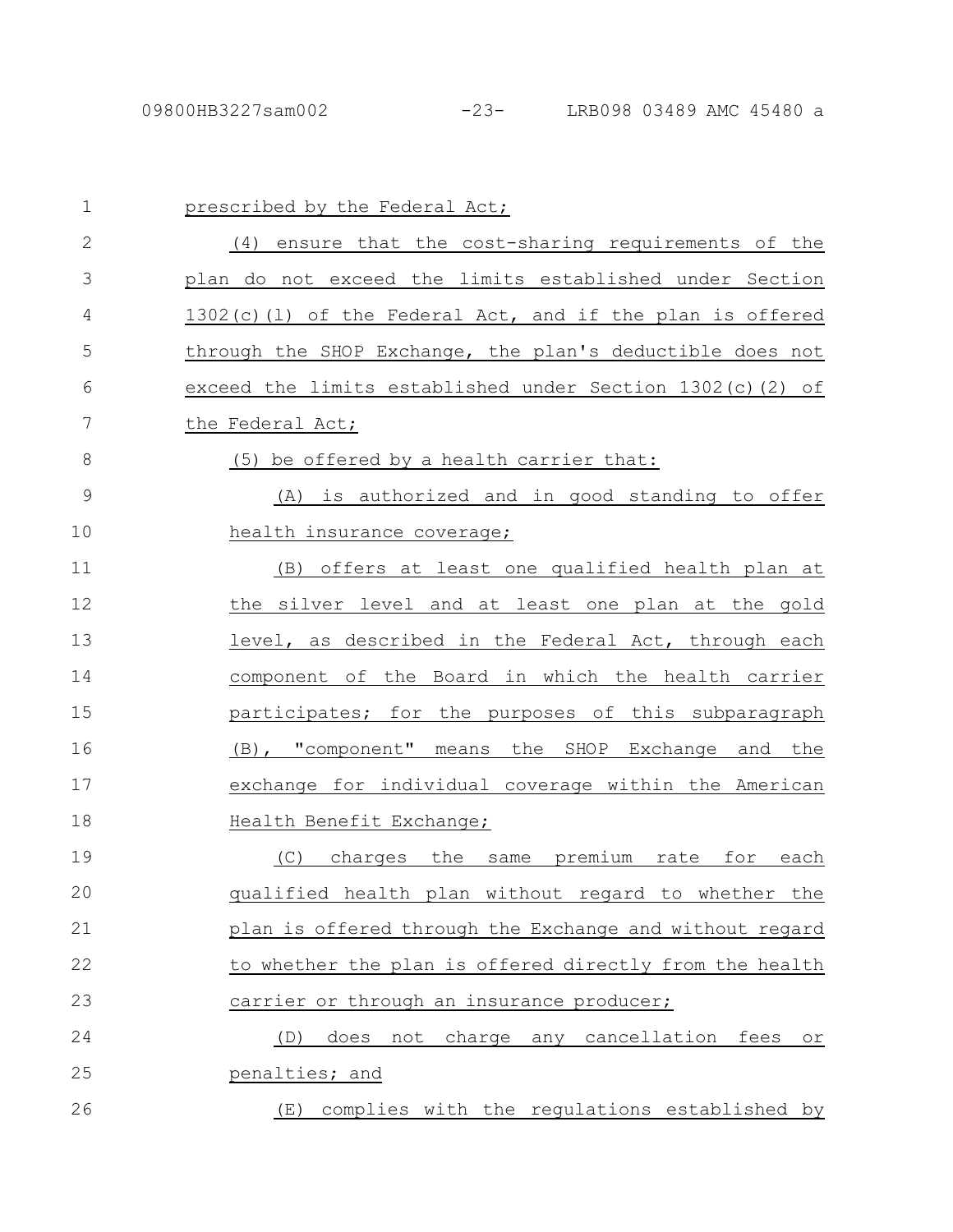| 1            | the Secretary under Section 1311 (d) of the Federal Act     |
|--------------|-------------------------------------------------------------|
| $\mathbf{2}$ | and any other requirements of the Illinois Insurance        |
| 3            | Code and the Department;                                    |
| 4            | meet the requirements of certification pursuant to<br>(6)   |
| 5            | the<br>requirements<br>of the Department and the Illinois   |
| 6            | Insurance Code provided in this Law and the requirements    |
| 7            | issued by the Secretary under Section 1311(c) of the        |
| 8            | Federal Act and rules promulgated or adopted pursuant to    |
| 9            | this Law or the Federal Act, which shall include:           |
| 10           | minimum standards in the areas of marketing<br>(A)          |
| 11           | practices;                                                  |
| 12           | (B) network adequacy;                                       |
| 13           | essential community providers in underserved<br>(C)         |
| 14           | areas;                                                      |
| 15           | accreditation;<br>(D)                                       |
| 16           | quality improvement;<br>(E)                                 |
| 17           | uniform enrollment forms and descriptions of<br>(F)         |
| 18           | coverage; and                                               |
| 19           | information on quality measures for health<br>(G)           |
| 20           | benefit plan performance; and                               |
| 21           | include outpatient clinics in the health plan's<br>(7)      |
| 22           | region that are controlled by an entity that also controls  |
| 23           | a 340B eligible provider as defined by Section 340B(a)(4)   |
| 24           | of the federal Public Health Service Act such that the      |
| 25           | outpatient clinics are subject to the<br>same<br>mission,   |
| 26           | policies, and medical standards related to the provision of |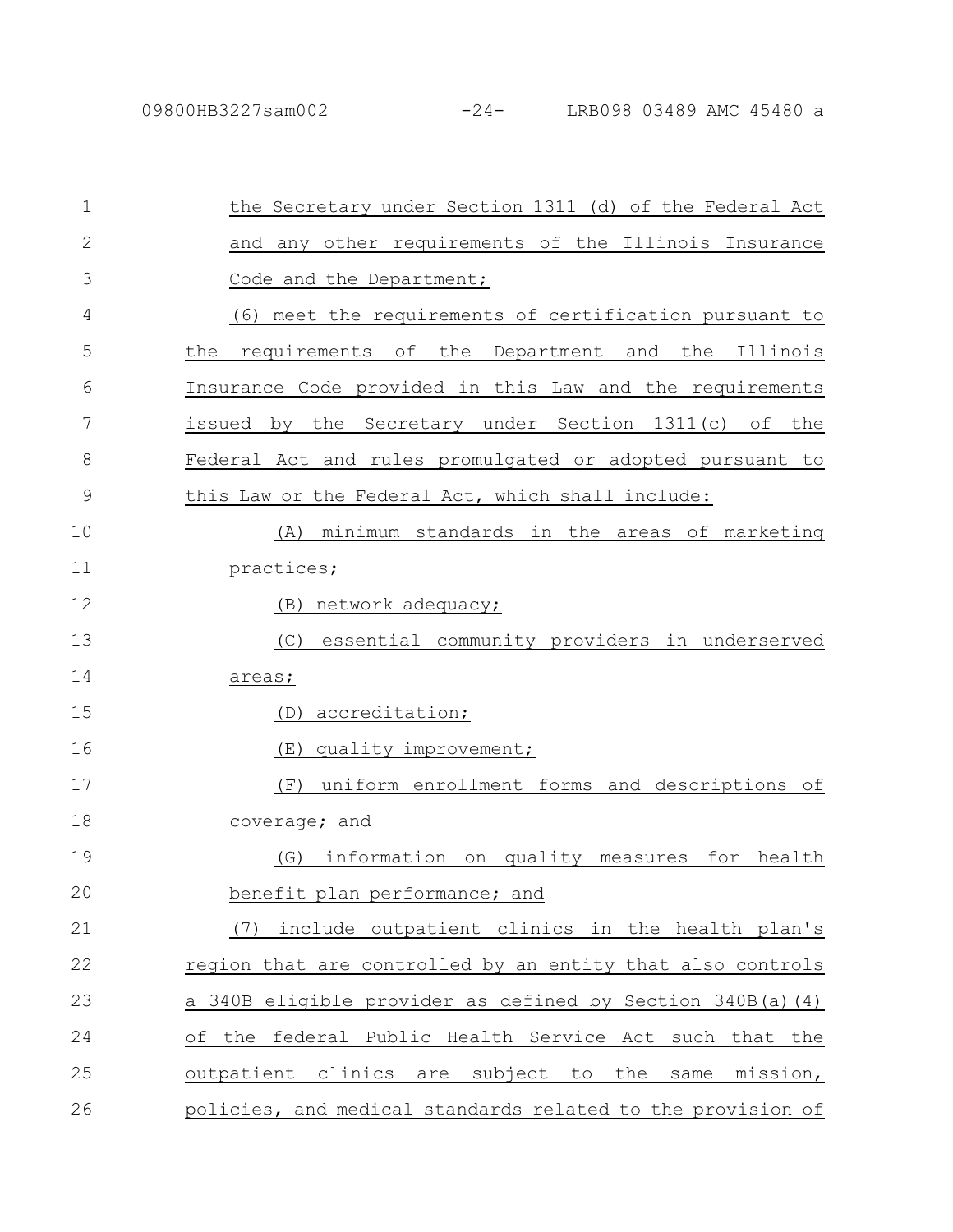| $\mathbf 1$   | health care services as the 340B eligible provider.            |
|---------------|----------------------------------------------------------------|
| $\mathbf{2}$  | (b)<br>The Department shall require each health carrier        |
| 3             | seeking certification of a plan as a qualified health plan to: |
| 4             | (1) make available to the public, in plain language as         |
| 5             | defined in Section $1311(e)$ (3) (B) of the Federal Act, and   |
| 6             | submit to the Board, the Secretary, and the Department         |
| 7             | accurate and timely disclosure of the following:               |
| 8             | (i) claims payment policies and practices;                     |
| $\mathcal{G}$ | (ii) periodic financial disclosures;                           |
| 10            | (iii) data on enrollment;                                      |
| 11            | (iv) data on disenrollment;                                    |
| 12            | data on the number of claims that<br>(v)<br>are                |
| 13            | denied;                                                        |
| 14            | (vi) data on rating practices;                                 |
| 15            | (vii) information on cost-sharing and payments                 |
| 16            | with respect to any out-of-network coverage;                   |
| 17            | (viii) information on enrollee and participant                 |
| 18            | rights under Title I of the Federal Act; and                   |
| 19            | other information as<br>determined<br>(ix)                     |
| 20            | appropriate by the Secretary, including, but not               |
| 21            | limited to, accredited clinical quality measures;              |
| 22            | and                                                            |
| 23            | permit individuals to learn, in a timely manner<br>(2)         |
| 24            | upon the request of the individual, the comparative quality    |
| 25            | standards<br>the<br>plans along established clinical<br>of     |
| 26            | data-based standards and<br>the amount of cost-sharing,        |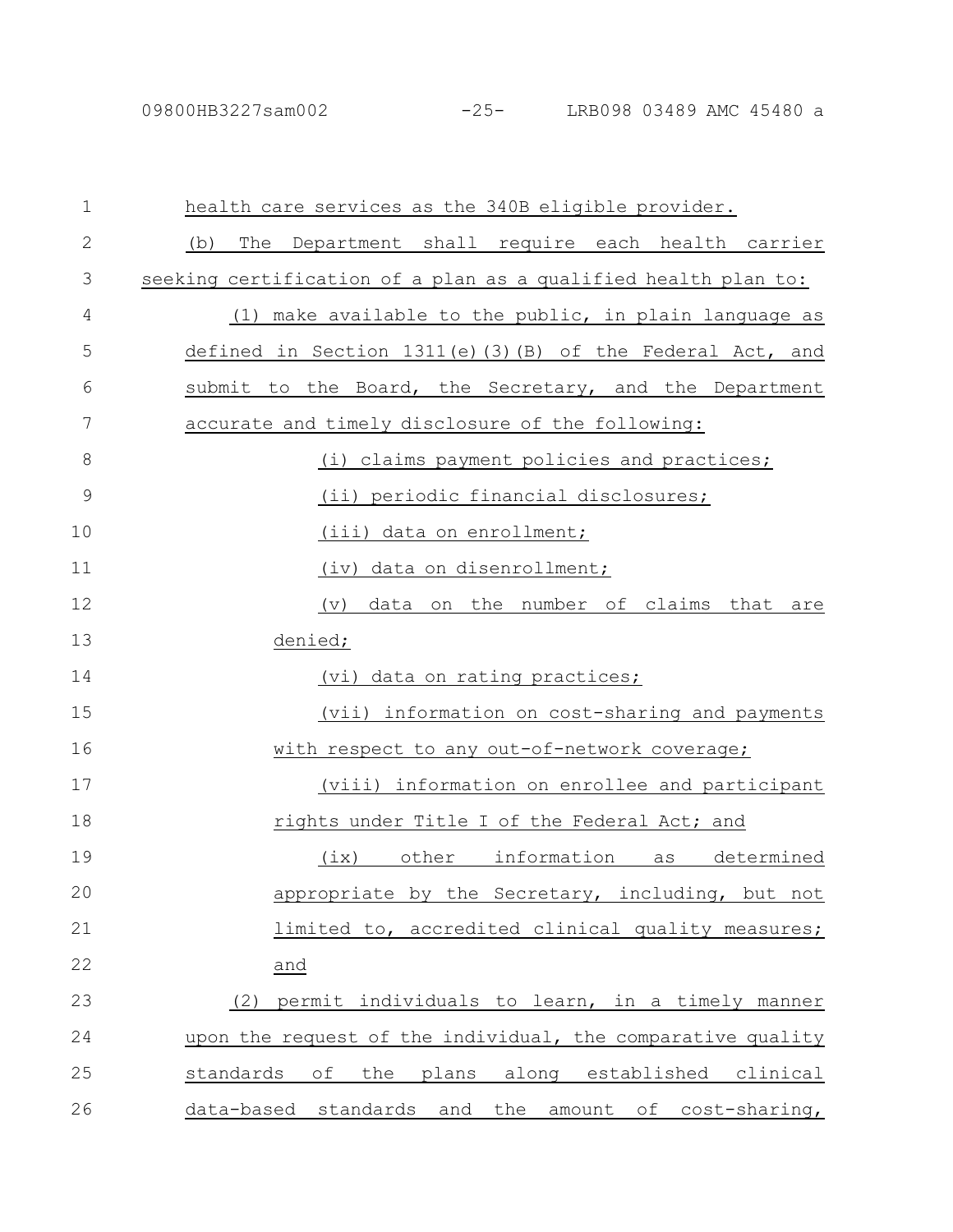including deductibles, copayments, and coinsurance, under the individual's plan or coverage that the individual would be responsible for paying with respect to the furnishing of a specific item or service by a participating provider and make this information available to the individual through an Internet website that is publicly accessible and through other means for individuals without access to the Internet. (c) The Department shall not exempt any health carrier seeking certification as a qualified health plan, regardless of the type or size of the health carrier, from licensure or solvency requirements and shall apply the criteria of this Section in a manner that ensures a level playing field between or among health carriers participating in the Exchange. (d) The provisions of this Law that are applicable to qualified health plans shall also apply, to the extent relevant, to qualified dental plans, except as modified in accordance with the provisions of paragraphs  $(1)$ ,  $(2)$ , and  $(3)$ of this subsection (d) or by rules adopted by the Board. (1) The health carrier shall be licensed to offer dental coverage, but need not be licensed to offer other health benefits. (2) The plan shall be limited to dental and oral health benefits, without substantially duplicating the benefits typically offered by health benefit plans without dental coverage and shall include, at a minimum, the essential pediatric dental benefits prescribed by the Secretary 1 2 3 4 5 6 7 8 9 10 11 12 13 14 15 16 17 18 19 20 21 22 23 24 25 26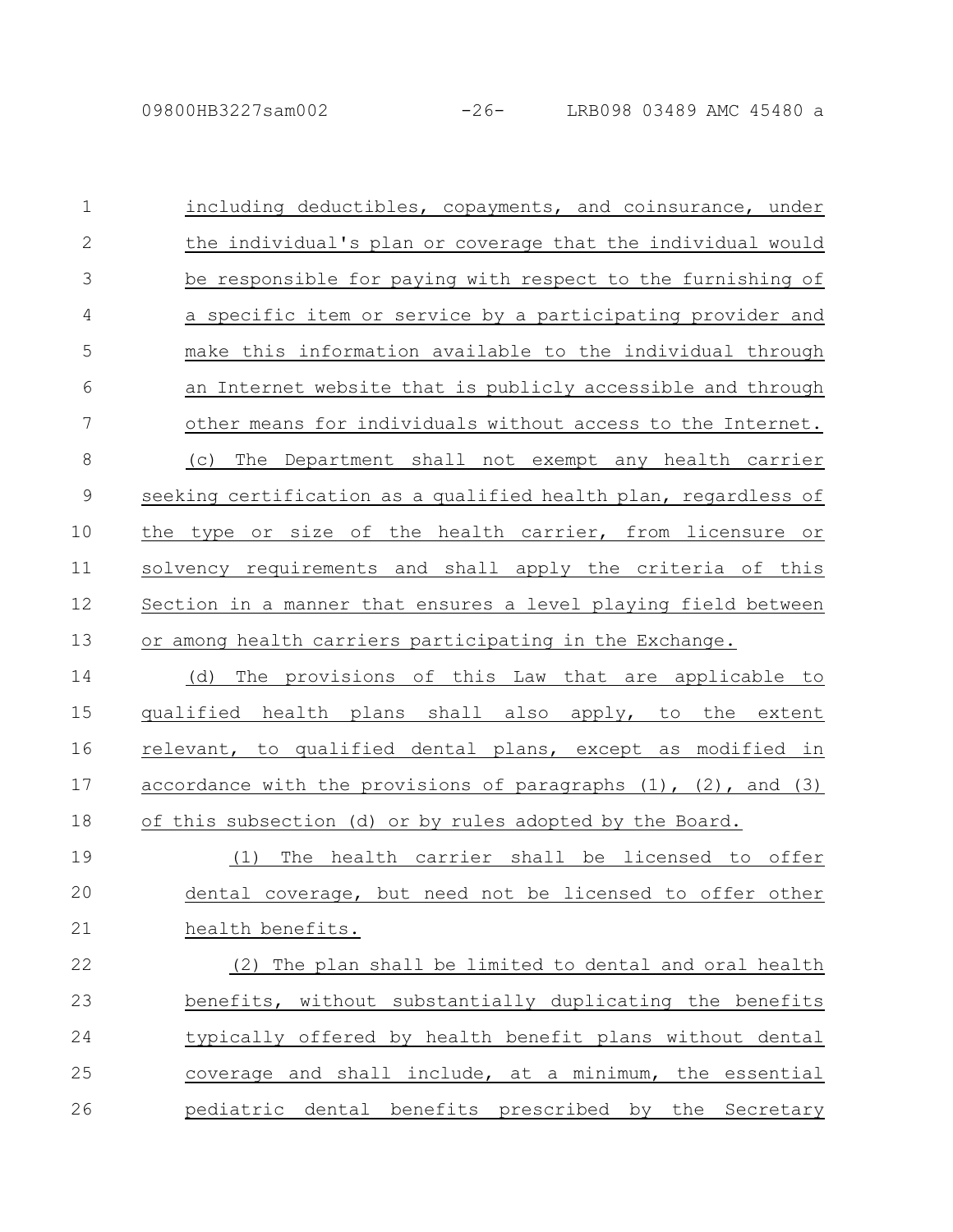pursuant to Section  $1302(b)(1)(J)$  of the Federal Act and such other dental benefits as the Board or the Secretary may specify by rule. (3) Health carriers may jointly offer a comprehensive plan through the Exchange in which the dental benefits are provided by a health carrier through a qualified dental plan and the other benefits are provided by a health carrier through a qualified health plan, provided that the plans are priced separately and are also made available for purchase separately at the same price. 1 2 3 4 5 6 7 8 9 10

(215 ILCS 122/5-15) 11

Sec. 5-15. Illinois Health Benefits Exchange Legislative Oversight Study Committee. 12 13

(a) There is created an Illinois Health Benefits Exchange Legislative Oversight Study Committee within the Commission on Government Forecasting and Accountability to provide accountability for <del>conduct a study regarding State</del> implementation and establishment of the Illinois Health Benefits Exchange and to ensure Exchange operations and functions align with the goals and duties outlined by this Law. The Committee shall also be responsible for providing policy recommendations to ensure the Exchange aligns with the Federal Act, amendments to the Federal Act, and regulations promulgated pursuant to the Federal Act. 14 15 16 17 18 19 20 21 22 23 24

25

(b) Members of the Legislative Oversight Study Committee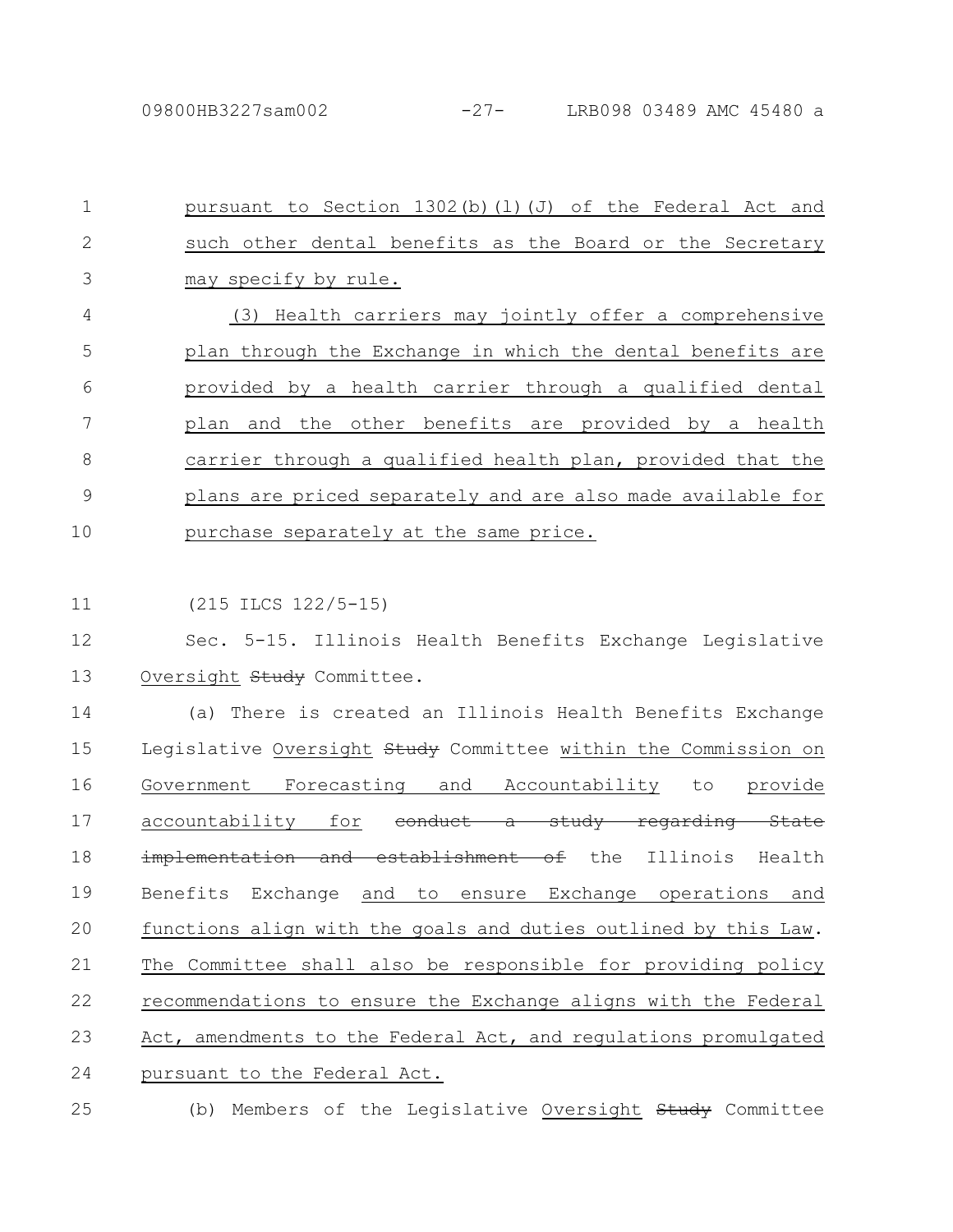09800HB3227sam002 -28- LRB098 03489 AMC 45480 a

shall be appointed as follows: 3 members of the Senate shall be appointed by the President of the Senate; 3 members of the Senate shall be appointed by the Minority Leader of the Senate; 3 members of the House of Representatives shall be appointed by the Speaker of the House of Representatives; and 3 members of the House of Representatives shall be appointed by the Minority Leader of the House of Representatives. Each legislative leader shall select one member to serve as co-chair of the committee. 1 2 3 4 5 6 7 8

(e) Members of the Legislative Oversight Study Committee shall be appointed no later than June  $1, 2013$  within 30 days after the effective date of this Law. The convene the first meeting of the committee no later than 45 days after the effective date of this Law. 9 10 11 12 13

(Source: P.A. 97-142, eff. 7-14-11.) 14

15

(215 ILCS 122/5-16 new)

Sec. 5-16. Exchange governance. The governing and administrative powers of the Exchange shall be vested in a body known as the Illinois Health Benefits Exchange Board. The following provisions shall apply: 16 17 18 19

(1) The Board shall consist of 11 voting members appointed by the Governor with the advice and consent of a majority of the members elected to the Senate. In addition, the Director of Healthcare and Family Services, and the Executive Director of the Exchange shall serve as non-voting, ex-officio members of the Board. The Governor 20 21 22 23 24 25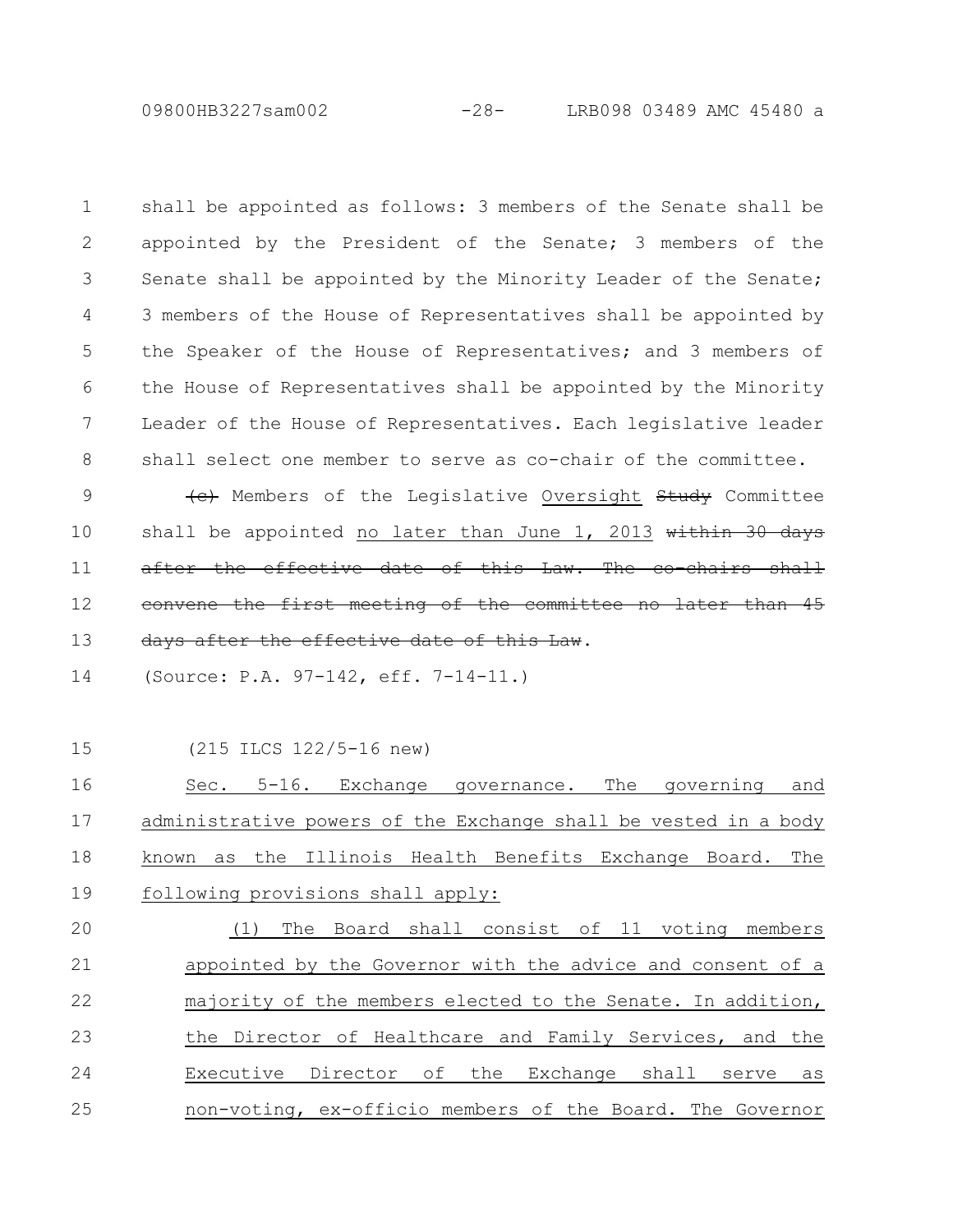| $\mathbf 1$  | shall also appoint as non-voting, ex-officio members one  |
|--------------|-----------------------------------------------------------|
| $\mathbf{2}$ | economist with experience in the health care markets and  |
| 3            | educated health care consumer advocate. All Board<br>one  |
| 4            | members shall be appointed no later than January 1, 2014. |
| 5            | The Governor shall make the appointments so as to<br>(2)  |
| 6            | reflect no less than proportional representation of the   |
| 7            | geographic, gender, cultural, racial, and ethnic          |
| 8            | composition of this State and in accordance with          |
| 9            | subparagraphs (A), (B), and (C) of this paragraph, as     |
| 10           | follows:                                                  |
| 11           | (A) No more than 4 voting members may represent the       |
| 12           | following interests, of which no more than 2 may          |
| 13           | represent any one interest:                               |
| 14           | (1) the insurance industry;                               |
| 15           | health care administrators; and<br>(2)                    |
| 16           | (3) licensed health care professionals.                   |
| 17           | At least 7 voting members shall represent the<br>(B)      |
| 18           | following interest groups, with each interest group       |
| 19           | represented by at least one voting member:                |
| 20           | (1) a labor interest group;                               |
| 21           | (2) a women's interest group;                             |
| 22           | (3) a minorities' interest group;                         |
| 23           | (4) a disabled persons' interest group;                   |
| 24           | (5) a small business interest group; and                  |
| 25           | (6) a public health interest group.                       |
| 26           | (C) Each person appointed to the Board should have        |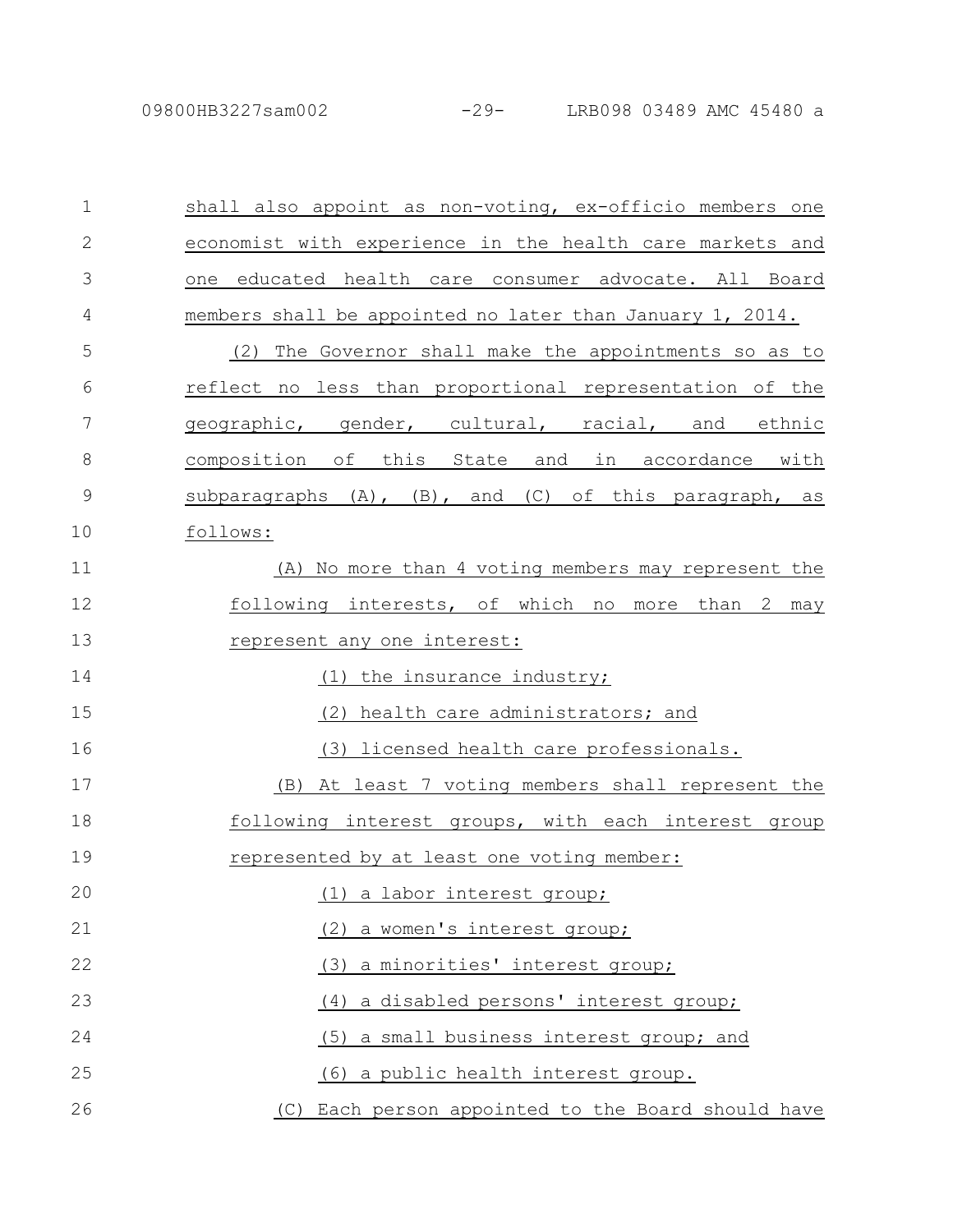| $\mathbf 1$   | demonstrated experience in at<br>least<br>the<br>оf<br>one           |
|---------------|----------------------------------------------------------------------|
| 2             | following areas:                                                     |
| 3             | individual health insurance coverage;<br>(1)                         |
| 4             | (2)<br>small employer health insurance;                              |
| 5             | health benefits administration;<br>(3)                               |
| 6             | health care finance;<br>(4)                                          |
| 7             | administration of a public or private<br>(5)                         |
| 8             | health care delivery system;                                         |
| $\mathcal{G}$ | the provision of health care services;<br>(6)                        |
| 10            | (7)<br>the purchase of health insurance coverage;                    |
| 11            | (8)<br>health<br>navigation<br>care<br>consumer<br>$\circ$ $\,$ $\,$ |
| 12            | assistance;                                                          |
| 13            | (9)<br>health<br>economics<br>health<br>care<br>or<br>care           |
| 14            | actuarial sciences;                                                  |
| 15            | information technology; or<br>(10)                                   |
| 16            | starting a small business with 50 or fewer<br>(11)                   |
| 17            | employees.                                                           |
| 18            | The Board shall elect one voting member of the<br>(3)                |
| 19            | Board to serve as chairperson and one voting member<br>to            |
| 20            | serve as vice-chairperson, upon approval of a majority of            |
| 21            | the Board.                                                           |
| 22            | The Exchange shall be administered by an Executive<br>(4)            |
| 23            | Director, who shall be appointed, and may be removed, by a           |
| 24            | majority of the Board. The Board shall have the power to             |
| 25            | determine compensation for the Executive Director.                   |
| 26            | (5) The terms of the non-voting, ex-officio members of               |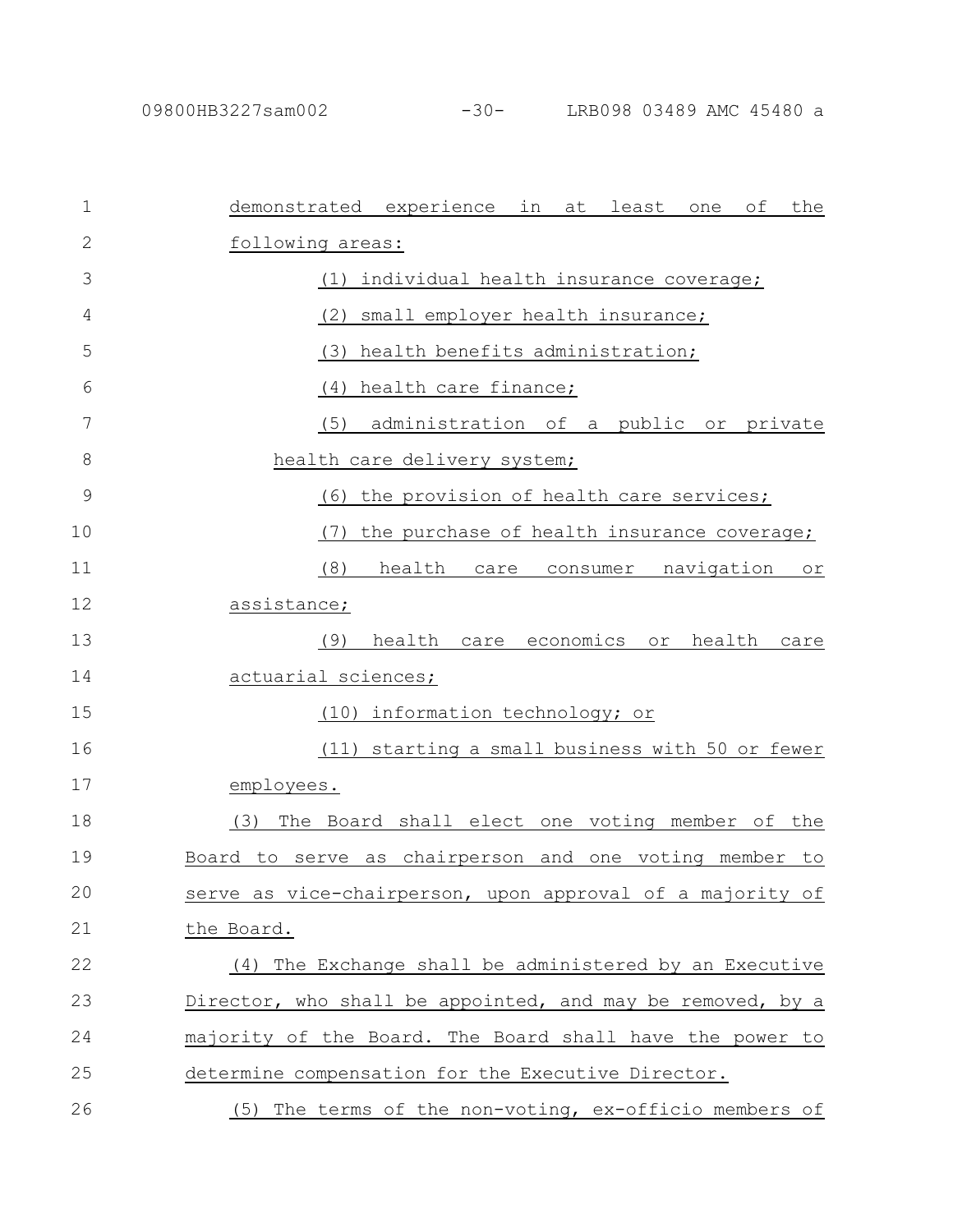the Board shall run concurrent with their terms of appointment to office, or in the case of the Executive Director, his or her term of appointment to that position, subject to the determination of the Board. The terms of the members, including those non-voting, ex-officio members appointed by the Governor, shall be 4 years. Upon conclusion of the initial term, the next term and every term subsequent to it shall run for 3 years. Voting members shall serve no more than 3 consecutive terms. A person appointed to fill a vacancy and complete the 1 2 3 4 5 6 7 8 9

unexpired term of a member of the Board shall only be appointed to serve out the unexpired term by the individual who made the original appointment within 45 days after the initial vacancy. A person appointed to fill a vacancy and complete the unexpired term of a member of the Board may be re-appointed to the Board for another term, but shall not serve than more than 2 consecutive terms following their completion of the unexpired term of a member of the Board. If a voting Board member's qualifications change due to 10 11 12 13 14 15 16 17 18 19

a change in employment during the term of their appointment, then the Board member shall resign their position, subject to reappointment by the individual who made the original appointment. 20 21 22 23

(6) The Board shall, as necessary, create and appoint qualified persons with requisite expertise to Exchange technical advisory groups. These Exchange technical 24 25 26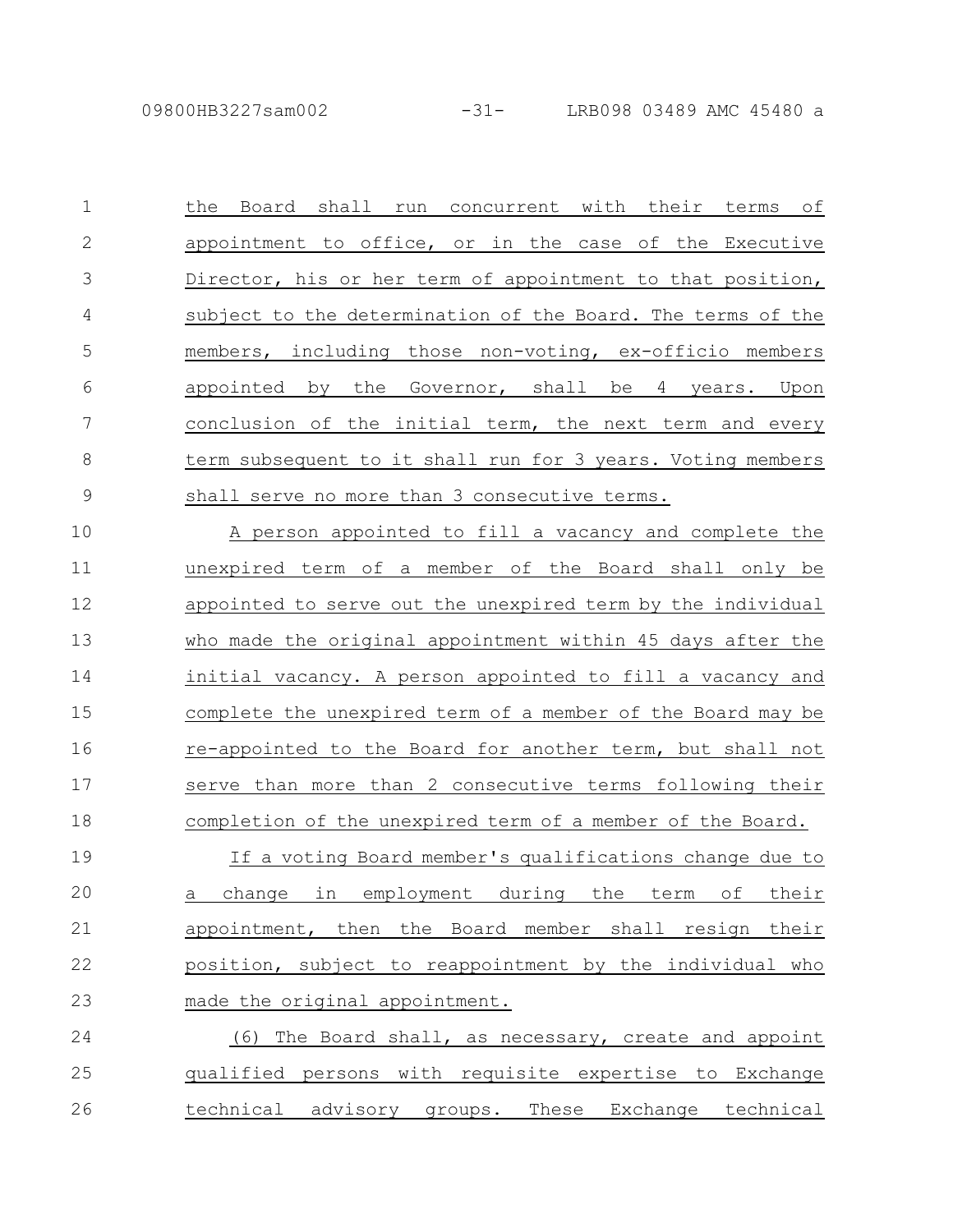| $\mathbf 1$ | advisory groups shall meet in a manner<br>and frequency               |
|-------------|-----------------------------------------------------------------------|
| 2           | determined by the Board to discuss exchange-related issues            |
| 3           | provide exchange-related guidance, advice, and<br>and<br>to           |
| 4           | recommendations to the Board and the Exchange. There shall            |
| 5           | be at a minimum, 6 technical advisory groups, including the           |
| 6           | following:                                                            |
| 7           | an insurer advisory group;<br>(1)                                     |
| 8           | a business advisory group;<br>(2)                                     |
| 9           | (3)<br>a consumer advisory group;                                     |
| 10          | a provider advisory group;<br>(4)                                     |
| 11          | (5)<br>an insurance producer advisory group; and                      |
| 12          | (6)<br>a dentist advisory group.                                      |
| 13          | (7)<br>The Board shall meet no less than quarterly on a               |
| 14          | schedule established by the chairperson. Meetings shall be            |
| 15          | public and public records shall be maintained, subject to             |
| 16          | the Open Meetings Act. A majority of the Board shall                  |
| 17          | constitute a quorum and the affirmative vote of a majority            |
| 18          | is necessary for any action of the Board. No vacancy shall            |
| 19          | impair the ability of the Board to act provided a quorum is           |
| 20          | reached. Members<br>shall<br>serve without pay, but<br>shall be       |
| 21          | for<br>their<br>reimbursed<br>actual<br>and<br>reasonable<br>expenses |
| 22          | the<br>performance<br>of their duties.<br>incurred in<br>The          |
| 23          | chairperson of the Board shall file a written<br>report               |
| 24          | regarding the activities of the Board and the Exchange to             |
| 25          | Governor and General Assembly annually, and the<br>the                |
| 26          | Legislative Oversight Committee established in Section                |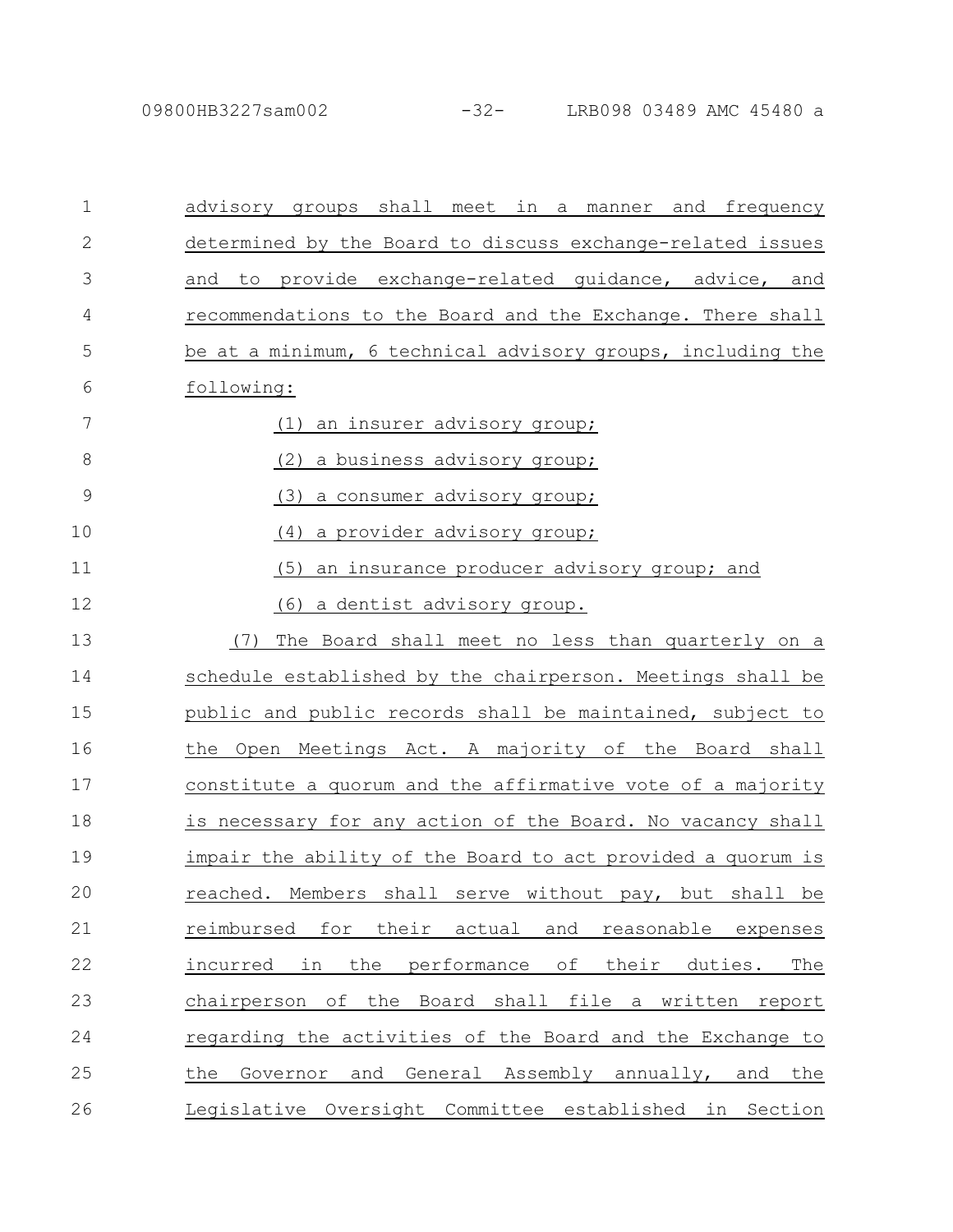| $\mathbf{1}$  | 5-15 quarterly, beginning on September 1, 2013 through      |
|---------------|-------------------------------------------------------------|
| $\mathbf{2}$  | December 31, 2014.                                          |
| 3             | (8) The Board shall adopt conflict of interest rules        |
| 4             | and recusal procedures. Such rules and procedures shall (i) |
| 5             | prohibit a member of the Board from performing an official  |
| 6             | act that may have a direct economic benefit on a business   |
| 7             | or other endeavor in which that member has a direct or      |
| 8             | substantial financial interest and (ii) require a member of |
| $\mathcal{G}$ | the Board to recuse himself or herself from an official     |
| 10            | matter, whether direct or indirect. All recusals must be in |
| 11            | writing and specify the reason and date of the recusal. All |
| 12            | recusals shall be maintained by the Executive Director and  |
| 13            | shall be disclosed to any person upon written request.      |
| 14            | (9)<br>The Board shall develop a budget, to be submitted    |
| 15            | to the General Assembly along with the Governor's annual    |
| 16            | budget proposal and approved by the General Assembly, for   |
| 17            | the implementation and operation of the Exchange for        |
| 18            | operating expenses, including, but not limited to:          |
| 19            | (A) proposed compensation levels for the Executive          |
| 20            | Director and shall identify personnel and staffing          |
| 21            | needs for the implementation and operation of<br>the        |
| 22            | Exchange;                                                   |
| 23            | (B) disclosure of funds received or expected to be          |
| 24            | the federal government<br>received<br>from<br>for<br>the    |
| 25            | infrastructure and systems of the Exchange and those        |
| 26            | funds received or expected to be received for program       |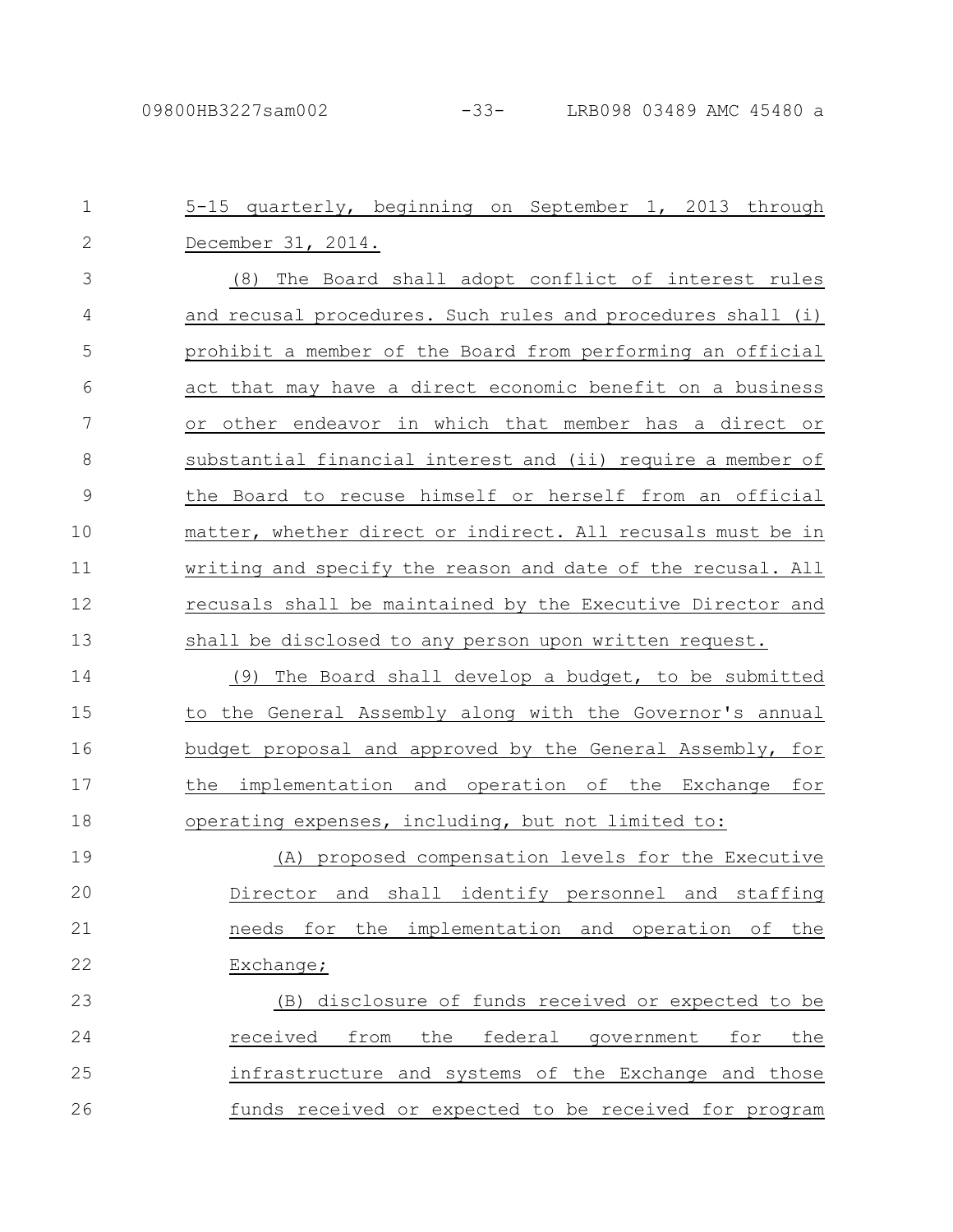| $\mathbf 1$  | administration and operations;                                 |
|--------------|----------------------------------------------------------------|
| $\mathbf{2}$ | (C) delineation of those functions of the Exchange             |
| 3            | that are to be paid by State and federal programs that         |
| 4            | are allocable to the State's General Revenue Fund; and         |
| 5            | beginning January 1, 2015, insurer assessments<br>(D)          |
| 6            | contingent upon the use of federal funds for the first         |
| 7            | year of operation of the Exchange and upon the review          |
| 8            | and recommendations of the Commission on Government            |
| 9            | Forecasting and Accountability.                                |
| 10           | (10) The Board shall, in consultation with the Health          |
| 11           | Benefits Exchange Legislative Oversight Committee, produce     |
| 12           | a cost-benefit analysis of the State's essential health        |
| 13           | benefits no later than August 1, 2015 for the purposes of      |
| 14           | informing the U.S. Department of Health and Human Services     |
| 15           | in their re-evaluation of the essential health benefits for    |
| 16           | plan years 2016 and beyond.                                    |
| 17           | (11) The purpose of the Board shall be to implement the        |
| 18           | Exchange in accordance with this Section and shall be          |
| 19           | authorized to establish procedures for the operation of the    |
| 20           | Exchange, subject to legislative approval.                     |
|              |                                                                |
| 21           | (215 ILCS 122/5-17 new)                                        |
| 22           | Sec. 5-17. Insurer's assessment. Every carrier licensed to     |
| 23           | issue, and that issues for delivery, policies of accident and  |
| 24           | health insurance in this State shall be assessed. An insurer's |
| 25           | assessment shall be determined by multiplying the total        |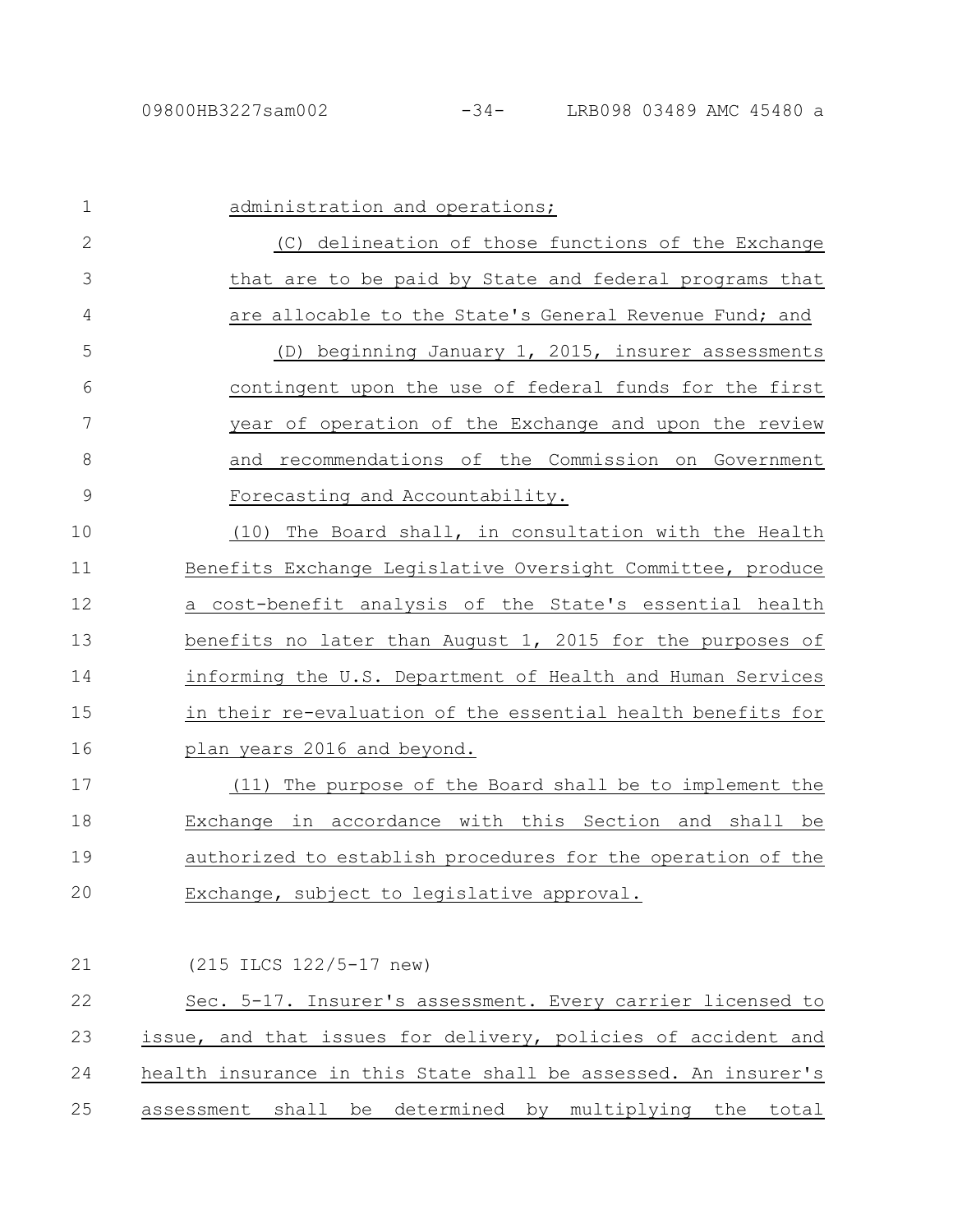| $\mathbf 1$    | assessment, as determined in this Section, by a fraction, the     |
|----------------|-------------------------------------------------------------------|
| $\mathbf{2}$   | numerator of which equals that insurer's direct Illinois          |
| 3              | premiums, excluding those premiums from limited lines policies    |
| $\overline{4}$ | and supplemental insurance policies, during the preceding         |
| 5              | calendar year and the denominator of which equals the total of    |
| 6              | all insurers' direct Illinois premiums, excluding those           |
| $\overline{7}$ | premiums from limited lines policies and supplemental             |
| $\,8\,$        | insurance policies. The Board may exempt those insurers whose     |
| $\mathcal{G}$  | share as determined under this Section would be so minimal as     |
| 10             | to not exceed the estimated cost of levying the assessment. The   |
| 11             | Board shall charge and collect from each insurer the amounts      |
| 12             | determined to be due under this Section. The assessment shall     |
| 13             | be billed by Board invoice based upon the insurer's direct        |
| 14             | Illinois premium income, excluding premium income from limited    |
| 15             | lines policies and supplemental insurance policies, as shown in   |
| 16             | its annual statement for the preceding calendar year as filed     |
| 17             | with the Director. The invoice shall be due upon receipt and      |
| 18             | must be paid no later than 30 days after receipt by the           |
| 19             | insurer.                                                          |
| 20             | a carrier fails to pay the full amount of any<br>When             |
| 21             | assessment of \$100 or more due under this Section there shall    |
| 22             | be added to the amount due as a penalty the greater of \$50 or an |

amount equal to 5% of the deficiency for each month or part of a month that the deficiency remains unpaid. All moneys collected by the Board shall be placed in the Illinois Health 23 24 25

Benefits Exchange Fund. 26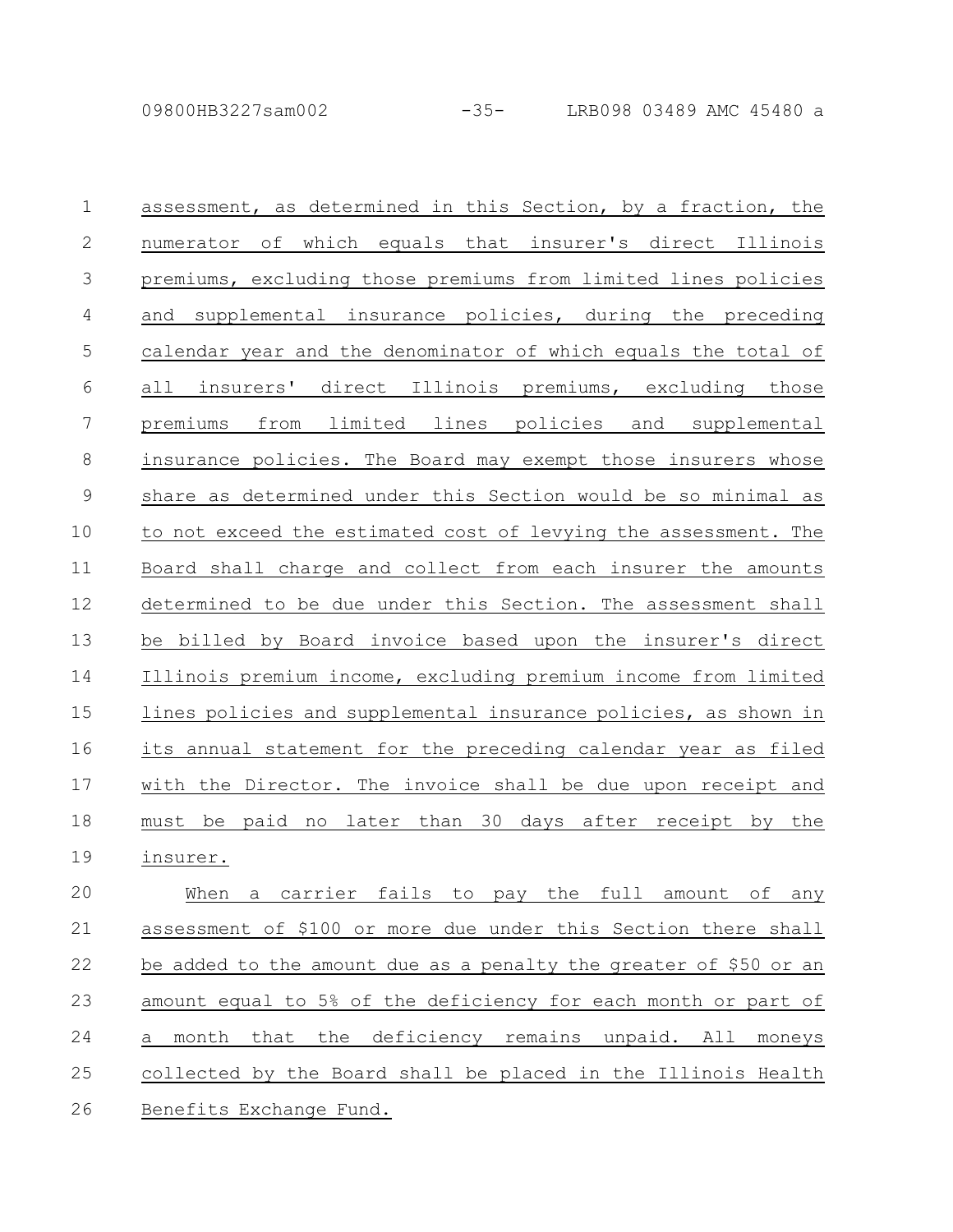| $\mathbf 1$ | Insurers shall be assessed only an amount not exceeding the     |
|-------------|-----------------------------------------------------------------|
| 2           | General Assembly's approved Board budget. No assessment shall   |
| 3           | be made on insurers while assessments are being made pursuant   |
| 4           | to Section 12 of the Comprehensive Health Insurance Plan Act.   |
| 5           | The assessment shall also take into consideration any unspent   |
| 6           | federal funds remaining and shall be reduced accordingly.       |
| 7           | The Board shall prepare annually a complete and detailed        |
| 8           | written report accounting for all funds received and dispensed  |
| $\mathsf 9$ | during the preceding fiscal year.                               |
|             |                                                                 |
| 10          | (215 ILCS 122/5-18 new)                                         |
| 11          | Sec. 5-18. Illinois Health Benefits Exchange Fund. There        |
| 12          | is hereby created as a fund outside of the State treasury the   |
| 13          | Illinois Health Benefits Exchange Fund to be used, subject to   |
| 14          | appropriation, exclusively by the Exchange to provide funding   |
| 15          | for the operation and administration of the Exchange in         |
| 16          | carrying out the purposes authorized in this Law.               |
|             |                                                                 |
| 17          | (215 ILCS 122/5-21 new)                                         |
| 18          | Sec. 5-21. Enrollment through brokers and agents; producer      |
| 19          | compensation.                                                   |
| 20          | (a) In accordance with Section 1312(e) of the Federal Act,      |
| 21          | the Exchange shall allow licensed insurance producers to (1)    |
| 22          | enroll qualified individuals in any qualified health plan, for  |
| 23          | which the individual is eligible, in the individual exchange,   |
| 24          | assist qualified individuals in applying for premium tax<br>(2) |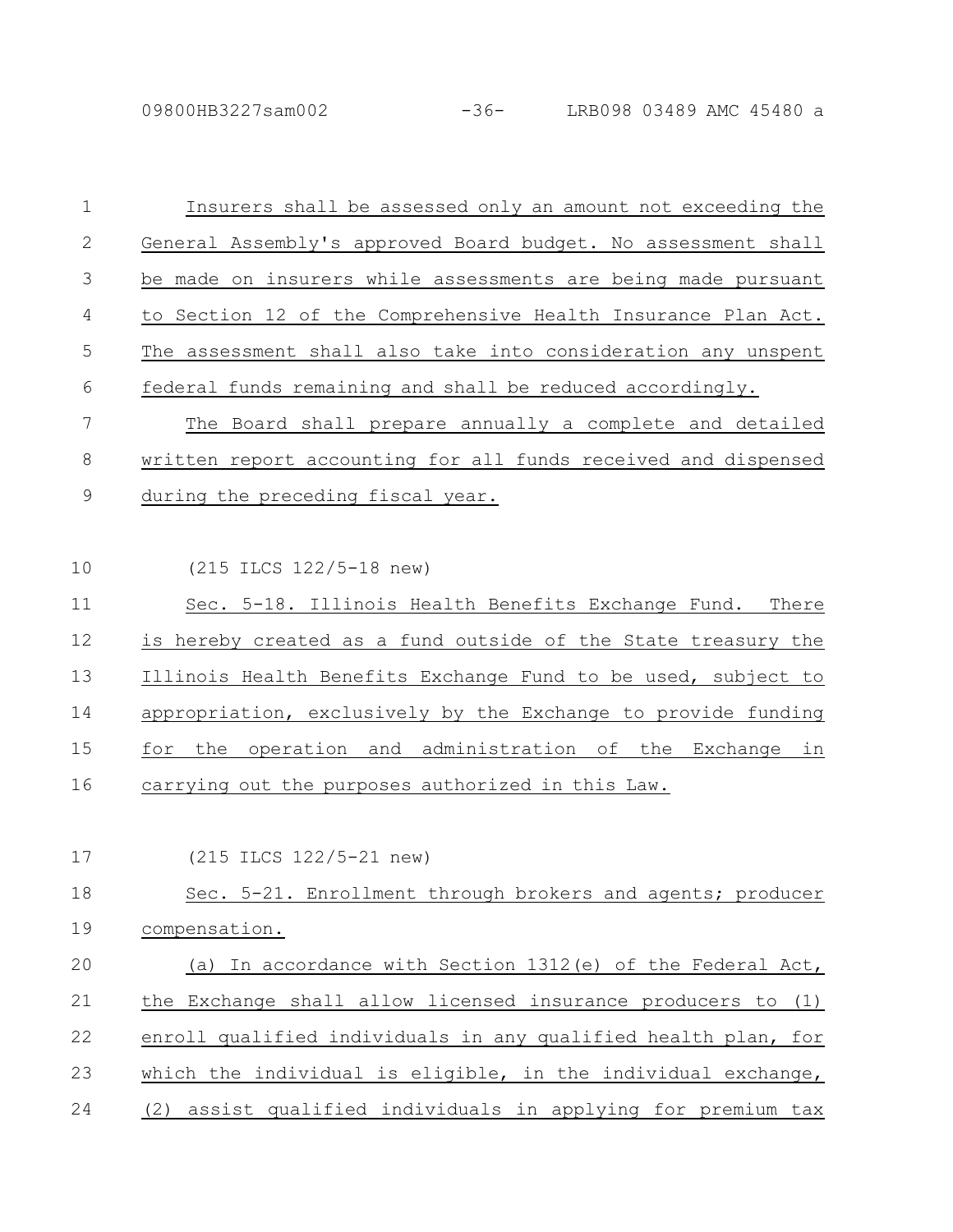| $\mathbf 1$    | credits and cost-sharing reductions for qualified health plans                 |
|----------------|--------------------------------------------------------------------------------|
| 2              | purchased through the individual exchange, and (3) enroll                      |
| 3              | qualified employers in any qualified health plan, for which the                |
| $\overline{4}$ | employer is eligible, offered through the SHOP exchange.                       |
| 5              | Nothing in this subsection (a) shall be construed as to require                |
| 6              | a qualified individual or qualified employer to utilize a                      |
| $\overline{7}$ | licensed insurance producer for any of the purposes outlined in                |
| 8              | this subsection (a).                                                           |
| $\overline{9}$ | (b) In order to enroll individuals and small employers in                      |
| 10             | qualified health plans on the Exchange, licensed producers must                |
| 11             | complete a certification program. The Department of Insurance                  |
| 12             | may develop and implement a certification program for licensed                 |
| 13             | insurance producers who enroll individuals and employers in the                |
| 14             | exchange. The Department of Insurance may charge a reasonable                  |
| 15             | fee, by regulation, to producers for the certification program.                |
| 16             | The Department of Insurance may approve certification programs                 |
| 17             | developed and instructed by others, charging a reasonable fee,                 |
| 18             | by regulation, for approval.                                                   |
| 19             | The Exchange shall include on its Internet website a<br>(C)                    |
| 20             | producer locator section, featured prominently, through which                  |
| 21             | individuals and small employers can find exchange-certified                    |
| 22             | producers.                                                                     |
| 23             | The Exchange shall take no role in developing<br>(d)<br>O <sub>T</sub>         |
| 24             | determining the manner or amount of compensation producers                     |
| 25             | qualified health plans<br>receive<br>from<br>for individuals<br>O <sub>T</sub> |
| 26             | employers enrolled in health plans through the Exchange.                       |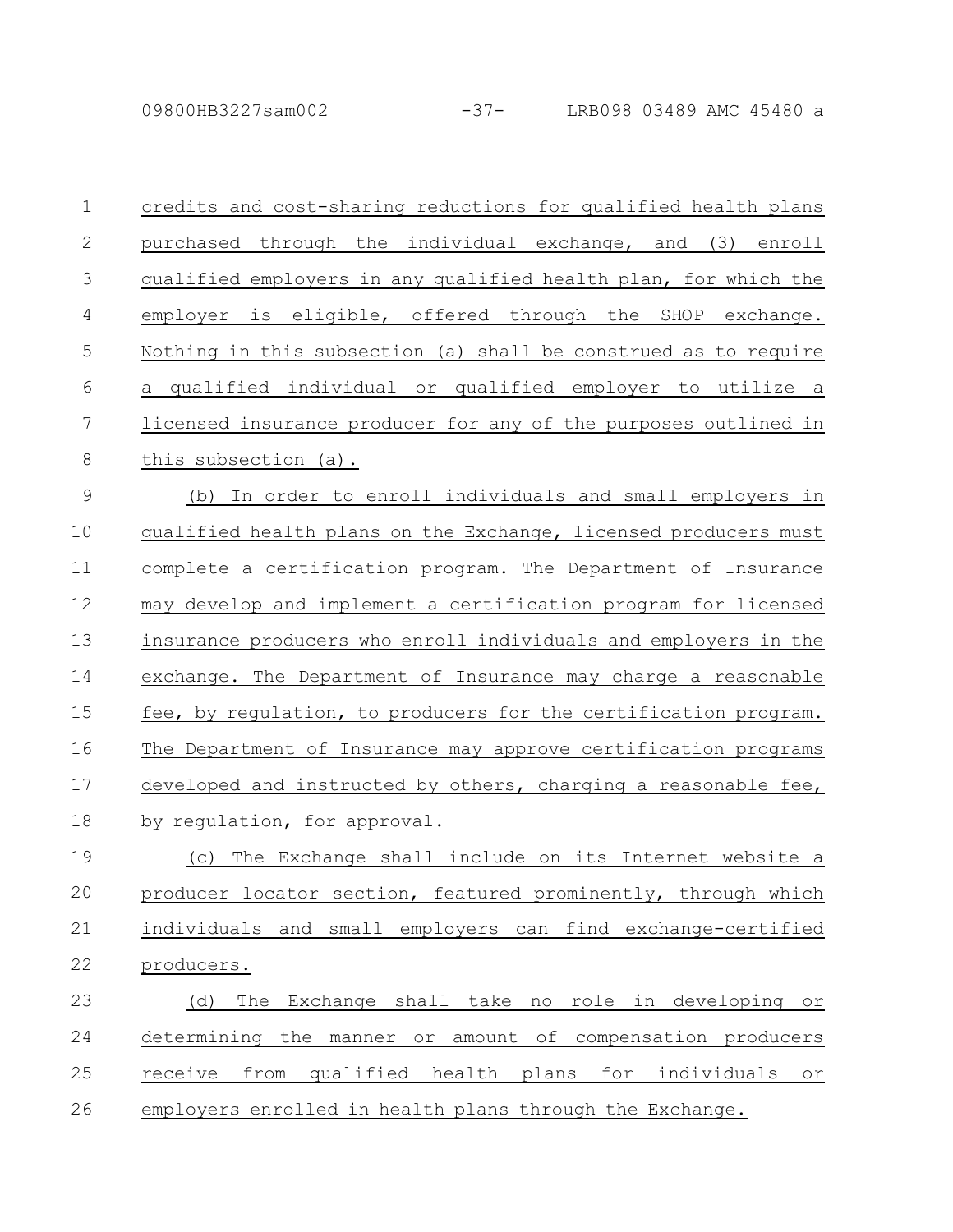| $\mathbf 1$   | (215 ILCS 122/5-23 new)                                         |
|---------------|-----------------------------------------------------------------|
| $\mathbf{2}$  | Sec. 5-23. Examination or investigation of the Exchange.        |
| 3             | The Director shall have the ability to examine or investigate   |
| 4             | the Exchange pursuant to his or her authority under Article     |
| 5             | XXIV of the Illinois Insurance Code.                            |
|               |                                                                 |
| 6             | (215 ILCS 122/5-30 new)                                         |
| 7             | Sec. 5-30. Dissolution of Comprehensive Health Insurance        |
| 8             | Plan.                                                           |
| $\mathcal{G}$ | Except as otherwise provided in this Section, the<br>(a)        |
| 10            | insurance operations of the Comprehensive Health Insurance      |
| 11            | Plan authorized by the Comprehensive Health Insurance Plan Act  |
| 12            | shall cease on January 1, 2014. As used in this Section, "Plan" |
| 13            | means the Comprehensive Health Insurance plan.                  |
| 14            | (b) Coverage under the Plan does not apply to service           |
| 15            | provided on or after January 1, 2014.                           |
| 16            | (c) A claim for payment under the Plan must be submitted        |
| 17            | within 180 days after January 1, 2014 and paid within 60 days   |
| 18            | after receipt.                                                  |
| 19            | (d) Any grievance shall be resolved by the Plan Board not       |
| 20            | later than 360 days after January 1, 2014. In this Section,     |
| 21            | "Plan Board" means the Illinois Comprehensive Health Insurance  |
| 22            | <u>Board.</u>                                                   |
| 23            | The Plan Board shall, not later than June 30, 2013,<br>(e)      |
| 24            | submit to the Director of Insurance a plan of dissolution,      |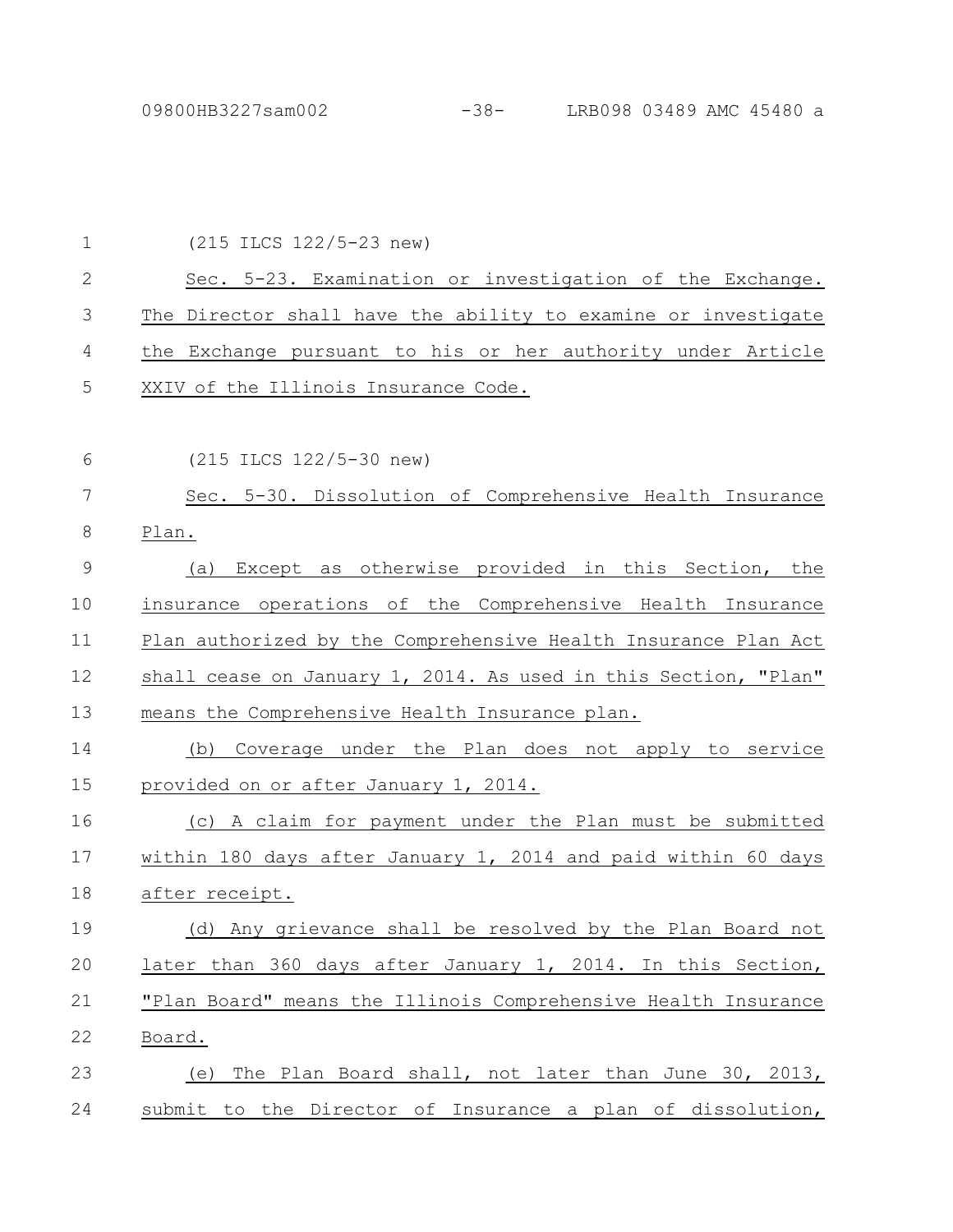| $\mathbf 1$   | which must provide for, but not be limited to, the following:                  |
|---------------|--------------------------------------------------------------------------------|
| 2             | (1) Continuity of care for an individual who is covered                        |
| 3             | under the Plan and is an inpatient on January 1, 2014.                         |
| 4             | (2) A final accounting of assessments.                                         |
| 5             | Resolution of any net asset deficiency.<br>(3)                                 |
| 6             | Cessation of all liability of the Plan.<br>(4)                                 |
| 7             | (5) Final dissolution of the Plan.                                             |
| 8             | (f)<br>The plan of dissolution may provide that, with the                      |
| $\mathcal{G}$ | approval of the Plan Board and the Director, a power or duty of                |
| 10            | the association may be delegated to a person that is to perform                |
| 11            | functions similar to the functions of the Plan.                                |
| 12            | (g) The Director shall, after notice and hearing, approve a                    |
| 13            | plan of dissolution submitted under subsection (e) of this                     |
| 14            | Section if the Director determines that the plan of dissolution                |
| 15            | is suitable to ensure the fair, reasonable, and equitable                      |
| 16            | dissolution of the Plan and complies with subsection (e) of                    |
| 17            | this Section. If the Director does not find that the plan of                   |
| 18            | dissolution is suitable to ensure the fair, reasonable, and                    |
| 19            | equitable dissolution of the Plan, he or she may by order                      |
| 20            | changes<br>to<br>the<br>plan<br>that<br>the<br>deficiencies<br>require<br>cure |
| 21            | identified in his or her findings.                                             |
| 22            | (h) A plan of dissolution submitted under subsection (e) of                    |
| 23            | this Section is effective upon the written approval of the                     |
| 24            | Director.                                                                      |
| 25            | (i) An action by or against the Plan must be filed not more                    |
| 26            | than one year after January 1, 2014.                                           |